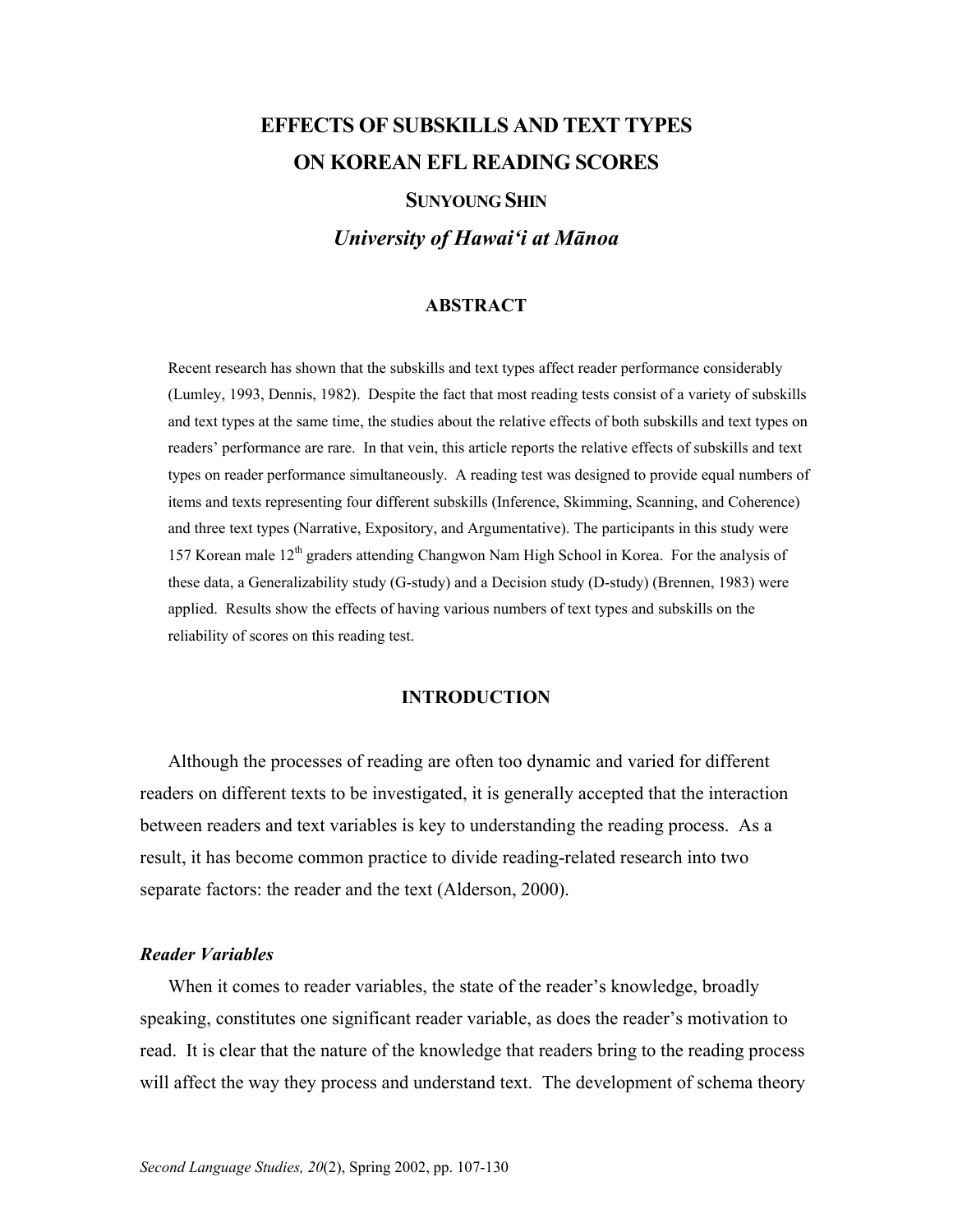has attempted to determine the degree to which readers' knowledge affects what they understand. Schemata are seen as interlocking mental structures representing readers' knowledge (Anderson, 2000). When readers process a text, they integrate the new information from the text into their schemata. Schemata are often divided into formal schemata and content schemata. The former refers to knowledge of the language and linguistic conventions, including the organization of the text. The latter pertains to knowledge of the world, including the subject matter of the text.

In L1 reading research, since it is assumed that first-language readers already have basic syntactic and semantic knowledge, the effect of linguistic features in text is more commonly investigated than the knowledge of such features that readers have. Thus, research into linguistic knowledge has concentrated on vocabulary size and metalingustic knowledge (Read, 2000).

In second language reading research, it has been presupposed that learners must acquire linguistic knowledge before they can read. In particular, lexical knowledge of the text has been seen as essential for second language readers to process texts. According to Cooper (1984), without sufficient lexical knowledge, L2 readers showed substantial inability to use linguistic cues in the large context in order to deduce meaning and to recognize lexical relationships and meaning relationships between sentences.

In addition to L2 linguistic knowledge, the transfer of L1 reading ability into L2 reading ability has also been investigated. Bernhardt and Kamil (1995) claimed that L1 reading ability was a strong predictor of L2 ability based on their findings that L1 reading ability accounted for 20% of the variability in test-taker's reading scores. However, they argued that L2 linguistic knowledge was a consistently more powerful predictor, accounting for more than 30% of the variance.

With regard to the effects of the reader's content schemata on reading ability, Rumelhart (1985) showed that readers need knowledge about the content of the passage in order to be able to understand it. In other words, L2 readers are able to integrate new information with their previous knowledge related to it, but they find it difficult to integrate new information with non-existent information in processing texts.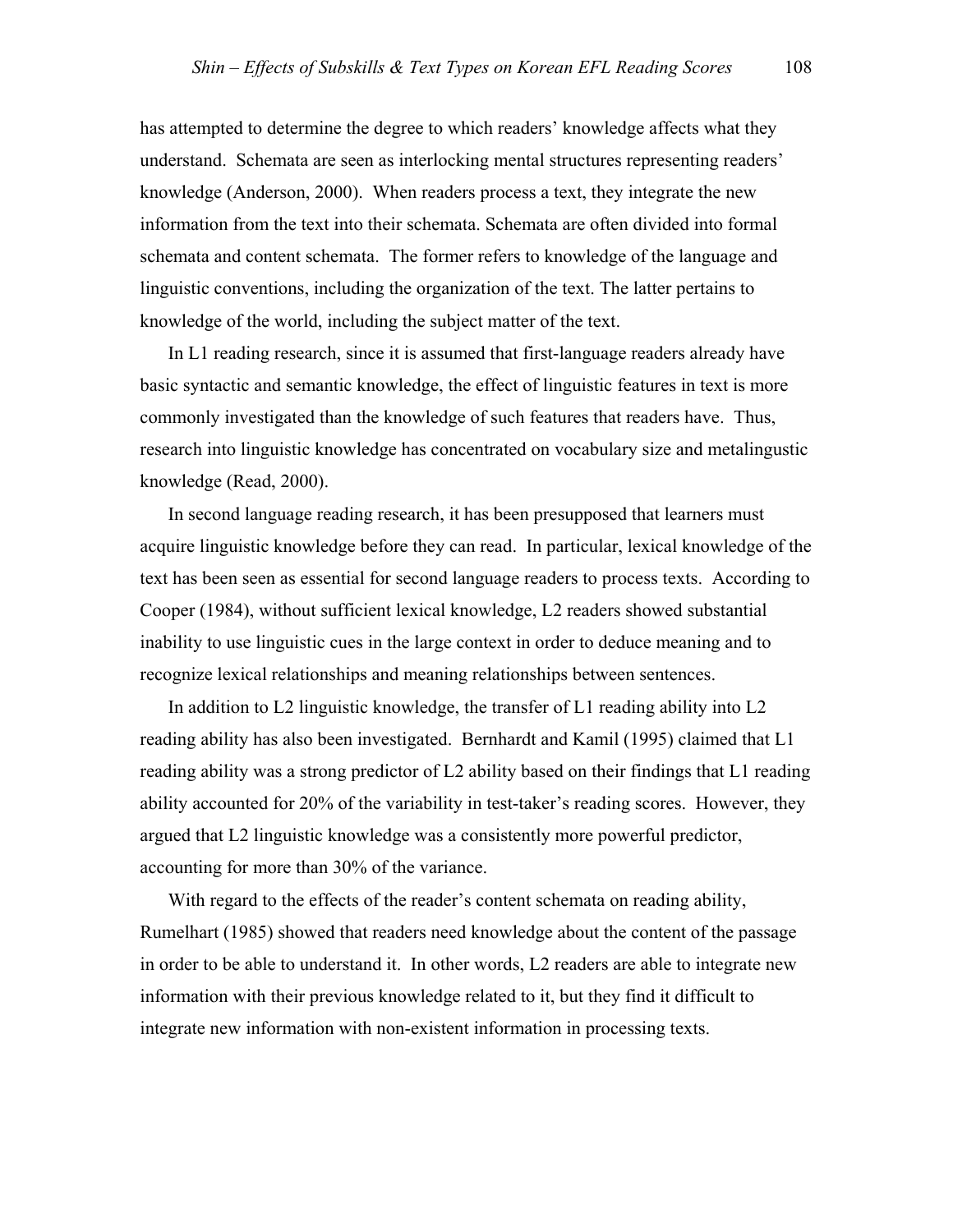#### *Text Variables*

The other side of the reader-text interaction is the text itself. In text variables, many aspects of text might facilitate or make the reading process difficult. Although the language of the text is known to be the major variable, there are other factors ranging from aspects of text content, to text types, text organization, and sentence structures. Simply put, it is generally assumed that abstract texts will be harder to understand than texts describing real objects since the former require more exacting inferencing skills than the latter. The text would be more readable if it were more concrete, imaginable, and interesting. In that vein, texts about familiar settings tend to be easier to process than those that are not.

Nevertheless, research has shown that lexical and syntactic knowledge in L2 are the strongest predictors in L2 reading performance among other factors (Bernhardt & Kamil, 1995; Cooper, 1984). However, when the linguistic variables, for example, lexis and sentence structures, are controlled in a reading test, such variables as readers' subskills and text types are more likely to influence their reading performance. For instance, the K-SAT (Korea Scholastic Aptitude Test) for English, consisting of a listening section (30%) and a reading section (70%), limits the range of vocabulary and sentence structures to those found within Korean EFL textbooks. Hence, in this kind of test, the subskills measured by each item and text type may be crucial parts of the variability in the students' reading test scores.

**Subskill variables.** Readers may be able to get the literal meaning of sentences but be unable to infer unstated assumptions made by the writer if readers have relevant linguistic knowledge of the text but might simply not possess the ability to process text. It has been suggested that reading ability can be divided into various subskills, and this notion is common in ESL teaching and testing. Munby (1978) identified several reading subskills for specifying ESP syllabus content, and there have been several studies about the degree to which it is possible to identify and label these separate skills in reading.

However, much controversy surrounds such research. There is contradictory evidence regarding whether subskills are separately identifiable. Different analyses of the same databases of skills have resulted in more or fewer factors that appear to underlie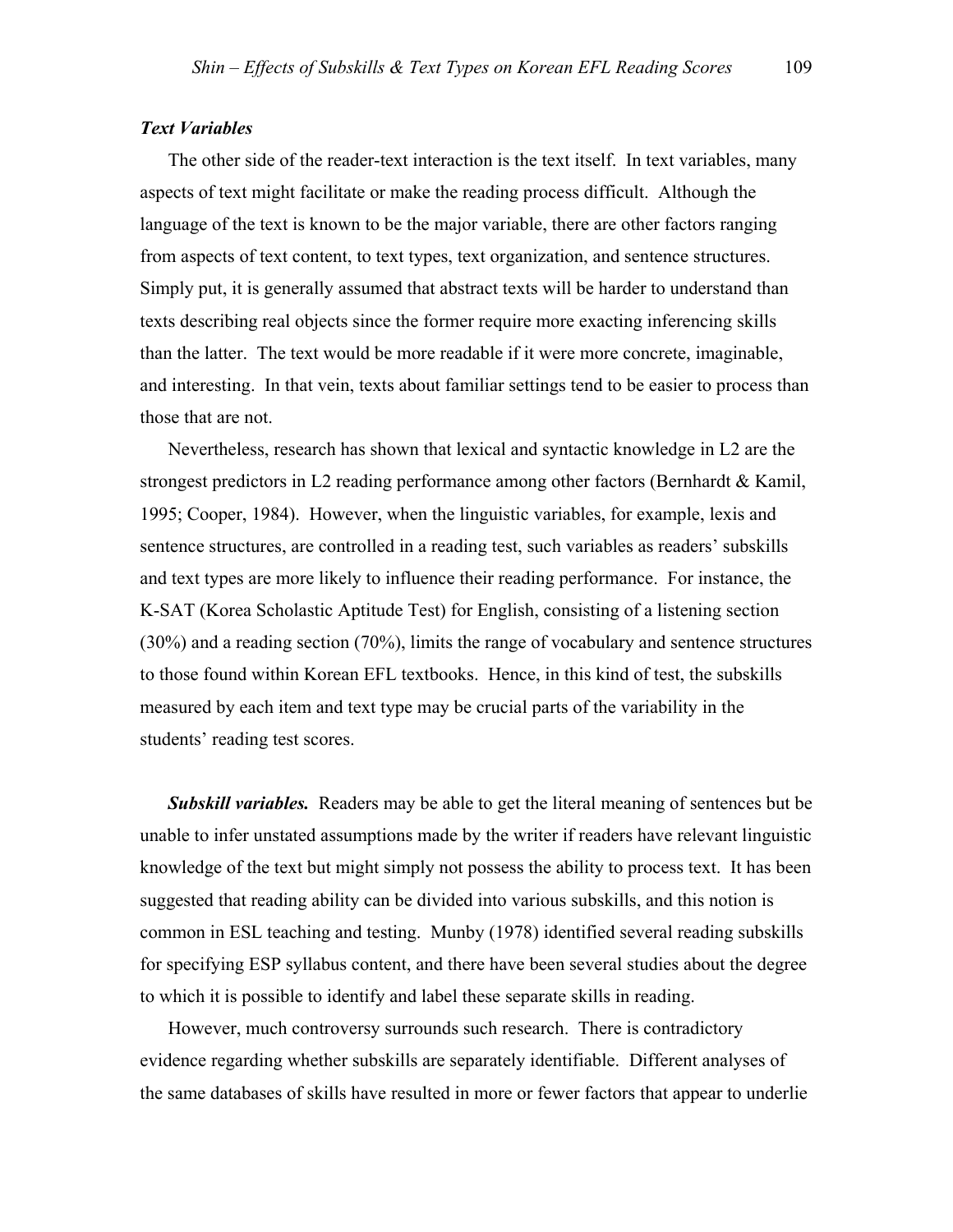adequate understanding of texts. Spearitt (1972), claimed there were four separate factors: recalling word meanings; drawing inferences from the content; recognizing a writer's purpose, tone and mood; and following the structure of the passage. Thorndike (1974) reanalyzed the same data and claimed that only one skill (word knowledge) could be distinguished from other skills. Several other studies on this issue of reading skills show no evidence of the existence of separate reading subskills. One study (Lunzer *et al*, 1979) suggests that reading consists of one single, global, and integrated aptitude, not distinguishable microskills. Similarly, Alderson concludes:

Answering a test question is likely to involve a variety of interrelated skills, rather than one skill only or even mainly due to the fact that analyses of test performance do not reveal separability of skills, nor even a hierarchy of skill difficulty (1990, p. 436).

Nevertheless, since specifying subskills in language tests is clearly a widespread practice, there should be some way of investigating whether or not they are in fact being tested in the items themselves. In that vein, Alderson and Lukmani (1989) examined the questions of the existence of identifiably separate subskills and the idea of a hierarchy of subskills according to level of cognitive ability. Their study was based on items from a test used to assess the English reading ability of students at the end of their first year of undergraduate study—students who had completed a course in language and communication skills.

 The study suggested that: (a) teachers showed relatively little agreement about the subskills tested by a range of reading comprehension test items, leading the researchers to question the possibility of relating individual test items to identified subskills; (b) the teachers disagreed considerably over the order of cognitive abilities required by the same items; and (c) students with lower English language proficiency performed as well as stronger students on items classified by the teachers as demanding a high level of cognitive skills, suggesting that cognitive levels were unrelated to levels of linguistic proficiency.

However, their study had the following three potential weaknesses as they admitted. First, there were some problems in the choice of items used in the study. They claimed that advanced level students performed on average no better than the low level students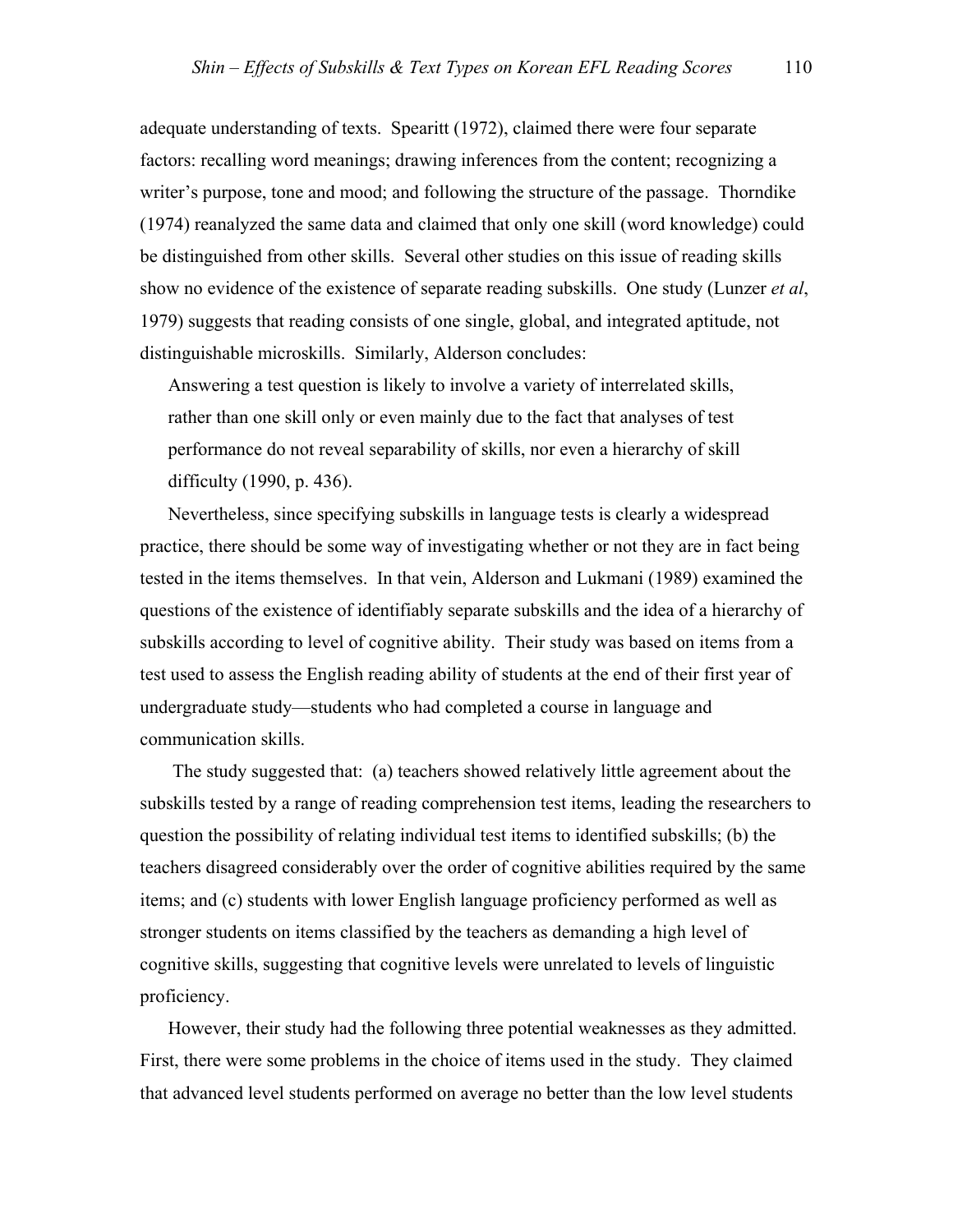on the items classified as measuring skills identified as higher order. This result would seem to be obvious if the items show poor discriminability, as nearly half the items analyzed did (six of the 14 items examined show discrimination values of 0.18, 0.08, 0.24, 0.10, 0.08, and 0.24). Since the establishment of adequate discriminability is a fundamental aspect of the reliability of norm-referenced test items and since this test was a norm-referenced language test, such items should have been eliminated from the study. Second, examination of the texts and the questions in the test suggested these low discriminability levels are not entirely surprising, as many items appear either to rely on background or cultural knowledge or to be answerable without reference to the text, suggesting they are testing things other than reading skills. Third, there was no exploration of why the raters made their choices about the skills tested by test items, and no attempt was made to examine where sources of disagreement existed. This highlights the need for making explicit the interpretations of the subskills described.

In contrast to the findings of Alderson and Lukmani (1989), a study by Brutten, Perkins, and Upshur (1991), investigating whether certain ESL reading comprehension skills were shown to lag behind others, as measured by performance on the TOEFL, found a high level of agreement among four raters about the skills tested by individual test items, using the Iowa test of basic skills taxonomy of reading skills (Hieronymus, Hoover, & Lindquist, 1986).

Likewise, Lumley (1993) examined the place of subskills in ESL syllabus and test design. His study showed that five readers, as a result of discussion of items and clarification of the meaning of subskill descriptions, were able to match subskills to individual test items in the reading comprehension test items. He also used Rasch analysis in analyzing reading comprehension test items to help validate teachers' perceptions about reading subskills. His study showed a significant correlation (*r* = .716) between the teachers' consensus regarding subskill difficulty levels and the Rasch analysis of item difficulty, providing some empirical validation for the teachers' perceptions.

However, his study also had the following drawbacks: First, question types (such as short answer, cloze, multiple choice, matching, true/false, completing a flow-chart, and labeling maps) were so wide-ranging that this factor alone might greatly affect the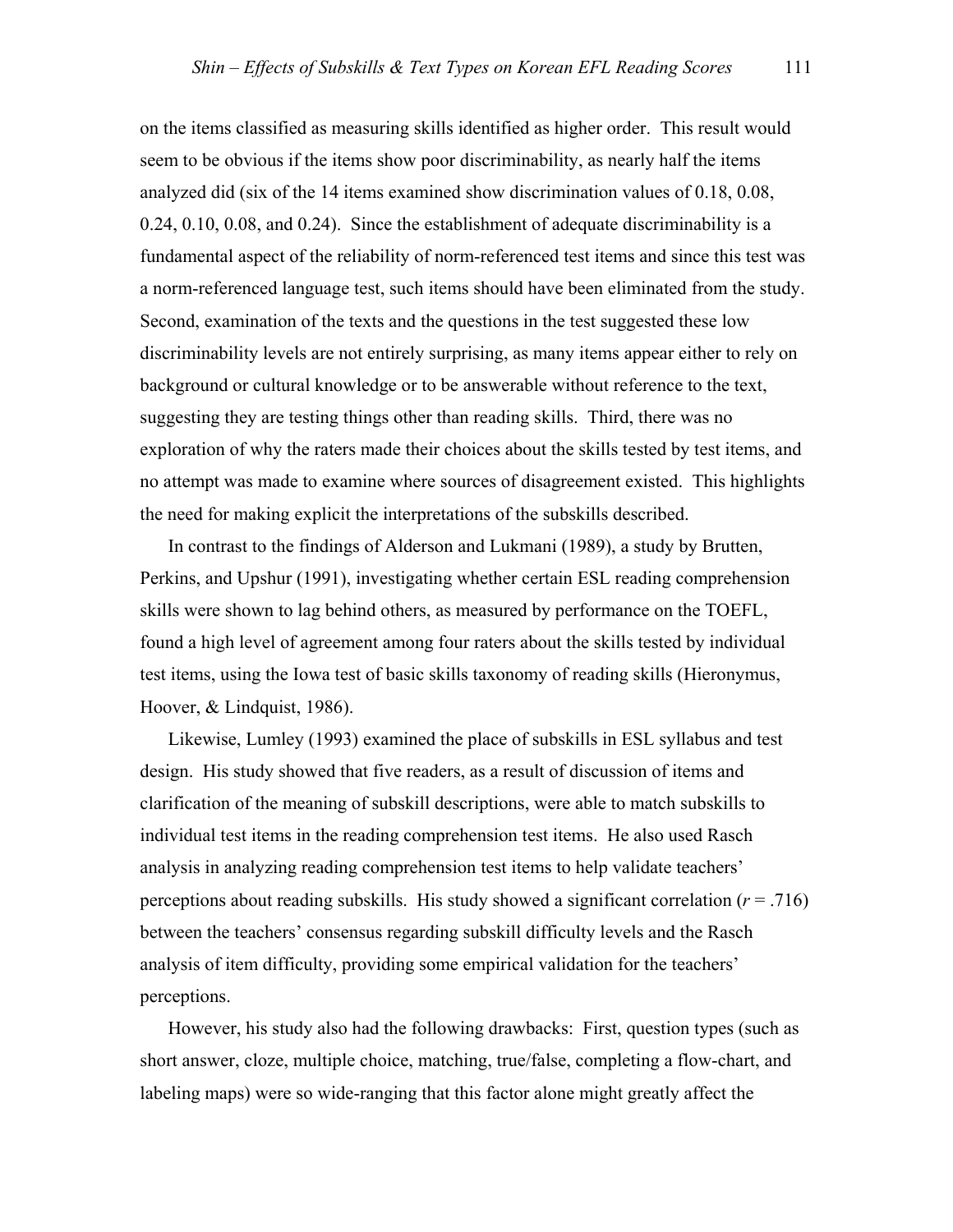variability of test scores; second, although the test consisted of a common text topic (environmental issues) and had 58 items based on two texts with a total length of approximately 1500 words, the test did not control the effect of text types which might influence the variance of test scores. Finally, since the judges rated only the selected 22 items, the number of items was too small to generalize the representativeness of items for each subskill.

**Text type variables.** Compared to the studies about the effects of reading subskills on reader performance, few studies have been conducted on the effects of text genre and type. Some studies have been conducted on the effect of text structure on reader performance (Carrell, 1984). The results of these studies showed that certain more highly structured English rhetorical patterns were more facilitative of meaningful recall for nonnative readers in general, indicating an interaction between a reader's prior knowledge of and processing strategies for text structure and the rhetorical organization of the text. However, since the effects were exclusively examined for only the expository text type, those results cannot be applied to the effects of other text types.

There is a long tradition of research into the differences between expository and narrative texts. Generally, it has been suggested that expository texts are harder to process than narrative texts, perhaps because of the greater variety of relationships among text units, or possibly due to greater variety of content types (Alderson, 2000). A large number of empirical studies has demonstrated that narratives typically have a hierarchical structure, that readers are sensitive to such structure, and when the structure is used to guide comprehension and recall, both are facilitated (Glenn, 1978; Mandler, 1978; Carroll, 1985). In addition, narrative texts are more likely to induce visualization in the reader as part of the reading process than expository texts (Dennis, 1982).

Despite the fact that most reading tests consist of a variety of subskills and text types applied at the same time, studies of the relative effects of both subskills and text types on readers' performance are rare. In that sense, it is worth investigating the relative effects of item and text types simultaneously in this study. Thus, the following questions are examined in this study:

1. Do the different kinds of reading subskills and text types contribute to the variance among reading items?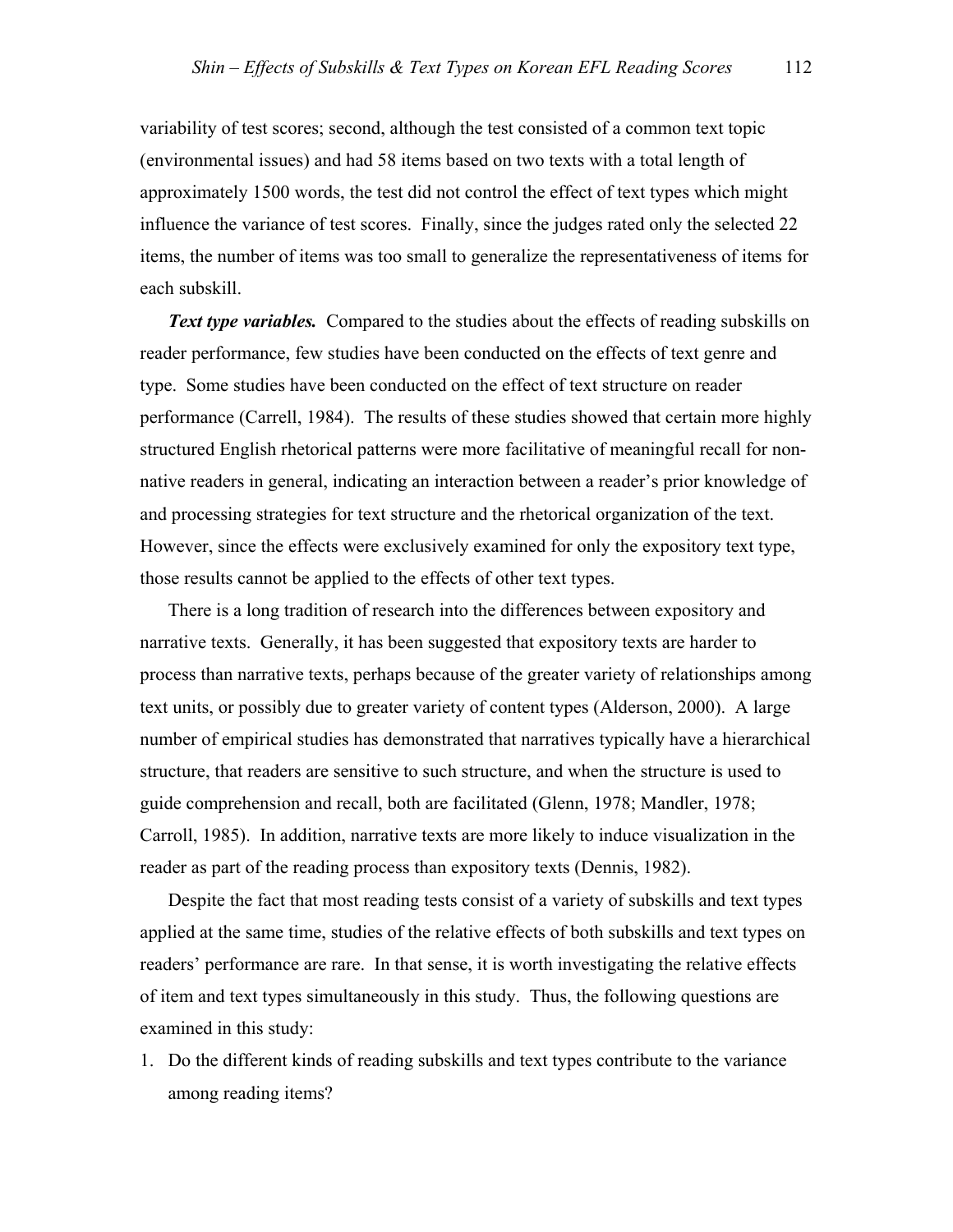2. If they do, to what extent do both reading subskills and text types affect the reliability of reading test scores?

*Generalizability theory (G-theory).* In order to examine the relative contribution to test variance of separate subskills and text types, a Generalizability study (G-study) was applied in this paper since G-theory allows the investigator to decide which facets will be of relevance to the assessment context of interest. A follow-up D-study was then designed to estimate the relative effects of these facets on test performance data. This estimation was expressed in terms of variance components, obtained from the expected mean squares in an analysis of variance where the main effects were persons and the facets.

The estimated variance components from the G-study were then used for making decisions about how the measurement procedure can best be improved. This involved designing a Decision study (D-study), or series of D-studies, which use the same data as the G-study and introduces the concept of the universe of generalization. The universe of generalization specifies a particular set of conditions for each facet to which the researcher would like to generalize. The variance components calculated for a D-study are meant to show the relative effects of specific numbers of conditions for each facet, not limiting them to single observations.

Application of G theory to language testing situations was first discussed in Bolus, Hinofotis, and Bailey (1982), who further iterated the usefulness of this systematic approach to the study of measurement error. Brown (1984) applied G theory to study the relative effects of numbers of items and passages in measuring engineering English reading ability. Then Brown and Bailey (1984) studied the effects of numbers of raters and scoring categories on the dependability of writing scores. Stansfield and Kenyon (1992) applied G theory to study the effects of numbers of tests and raters on oral proficiency interview scores. Brown (1990, 1993) applied G theory to the problems of estimating score dependability in criterion-referenced language tests. Kunnan (1992) also applied G-theory to a criterion-referenced test at UCLA. Bachman *et al*. (1995) used G-theory to investigate variability in test tasks and rater judgments on a speaking test. Recently, Brown and Ross (1996) examined the relative contributions of items types,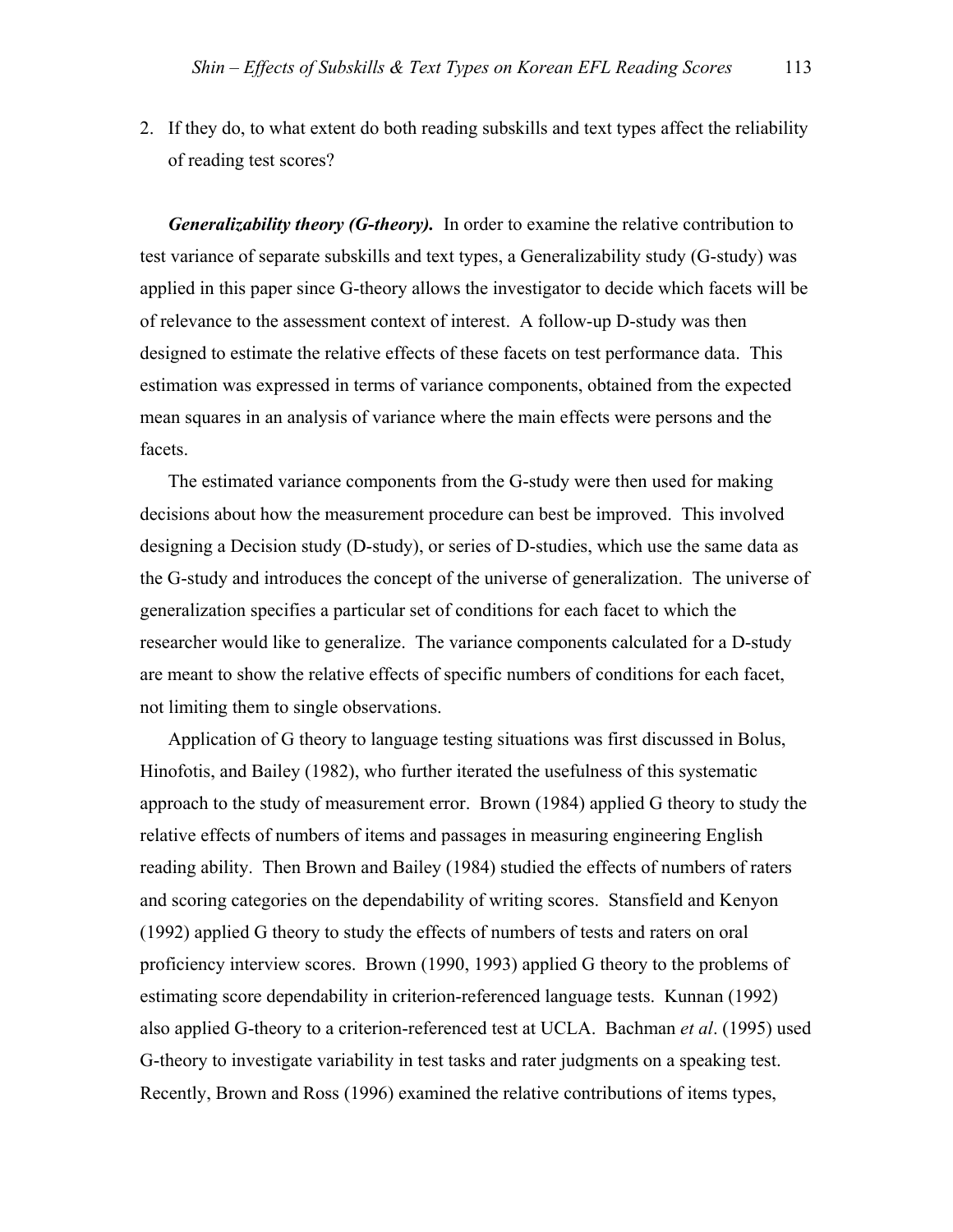sections, and tests to the dependability of norm-referenced TOEFL scores. Most recently, Brown (1999) conducted a series of G studies to explore the relative contributions to TOEFL score dependability of various numbers of persons, items, subtests, languages, and their various interactions.

Simply put, G-theory allows the researcher to take all the various facets of a measurement procedure into account, and to differentiate their effects, via the estimated variance components, on the dependability of decisions or interpretations made from the test scores. In this vein, application of G-theory to my study is appropriate to investigate the relative effects of items, subskills, and text types in the reading comprehension test.

For the present study, a *p* x (*i:s:t*) (persons by items nested within subskills nested within texts) design with t (text) a fixed facet was applied in order to deal with the fact that each item occurs in one of the four subskills also nested within one of the three texts, while all of them are crossed with persons (p). The concept of random effects was important here. In a random-effects model, all levels in the experiment must be randomly selected from the much larger population of possible levels. The items and subskills facets in this study are considered random variables here, not because they are randomly selected from the population of all possible items and subtests, but rather on the basis of the concept of exchangeability (Shavelson  $\&$  Webb, 1991). The perspective taken in this G-study, then, is that the various items and subskills are exchangeable and, therefore, are considered random effects. In contrast, the text facet in this study is considered fixed in the sense that it cannot necessarily be replaced by other types of texts.

#### **METHODS**

## *Participants*

The participants in this study were 157 Korean male  $12<sup>th</sup>$  graders attending Changwon Nam High School in Korea. They had all learned English for six years and their level of English proficiency varied as measured on the K-SAT for English as follows: the test scores of 41 students ranged from 60 to 80 (perfect score), those of 82 students ranged from 40 to 60, and those of 34 students were below 40.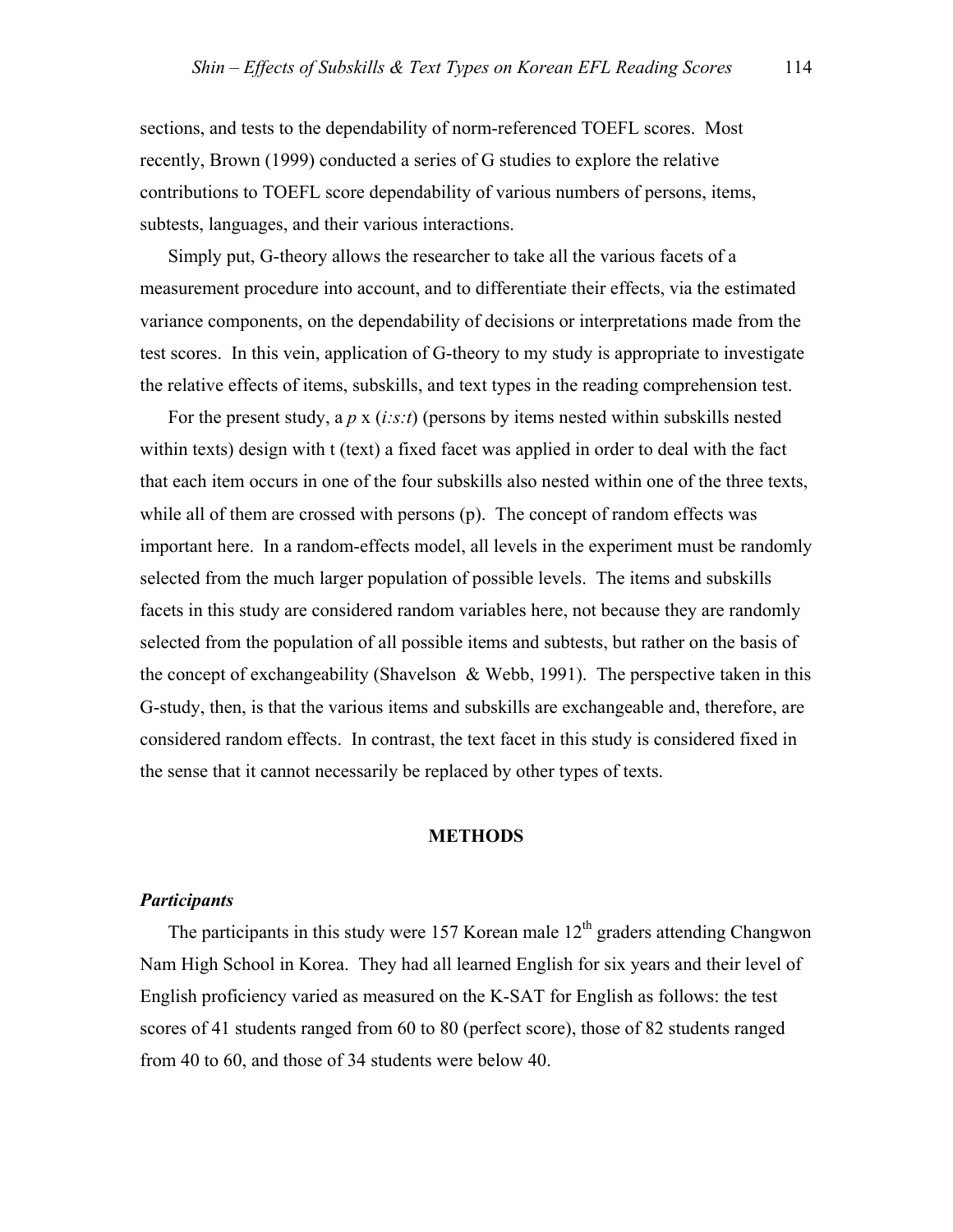In this school, three levels of EFL classes are offered to the students: basic, intermediate, and advanced level. Students are placed by their results on a mock K-SAT for English at the beginning of the semester. They take English classes five hours a week in school. Ten Korean EFL teachers are in charge of those classes. None of those teachers is a native speaker of English.

#### *Materials*

The reading test was designed to provide equal numbers of items and texts representing four different subskills (Inference, Skimming, Scanning, and Coherence) and three text types (Narrative, Expository, and Argumentative) as shown in Table 1.

#### Table 1

#### *The General Description of Items and Text Types*

| <b>Subskills</b>  |               |               |               |                |  |  |  |  |
|-------------------|---------------|---------------|---------------|----------------|--|--|--|--|
| <b>Test types</b> | Inference     | Skimming      | Scanning      | Cohesion       |  |  |  |  |
| Narrative         | 1, 13, 25, 37 | 4, 16, 28, 40 | 7, 19, 31, 43 | 10, 22, 34, 46 |  |  |  |  |
| Expository        | 2, 14, 26, 38 | 5, 17, 29, 41 | 8, 20, 32, 44 | 11, 23, 35, 47 |  |  |  |  |
| Argumentative     | 3, 15, 27, 39 | 6, 18, 30, 42 | 9, 21, 33, 45 | 12, 24, 36, 48 |  |  |  |  |

The subskills and text types in this test were identified by analyzing the item specifications for the K-SAT for English. Three high school teachers were involved in rating the relationship between items and subskills and also between passages and text types. This test included 48 items based on multiple-choice format with five answer options within the range of vocabulary in the glossary of Korean EFL textbooks. All instructions in each item were written in Korean to make sure that the students should only be tested on understanding the passages. An example of an item in the test is as follows: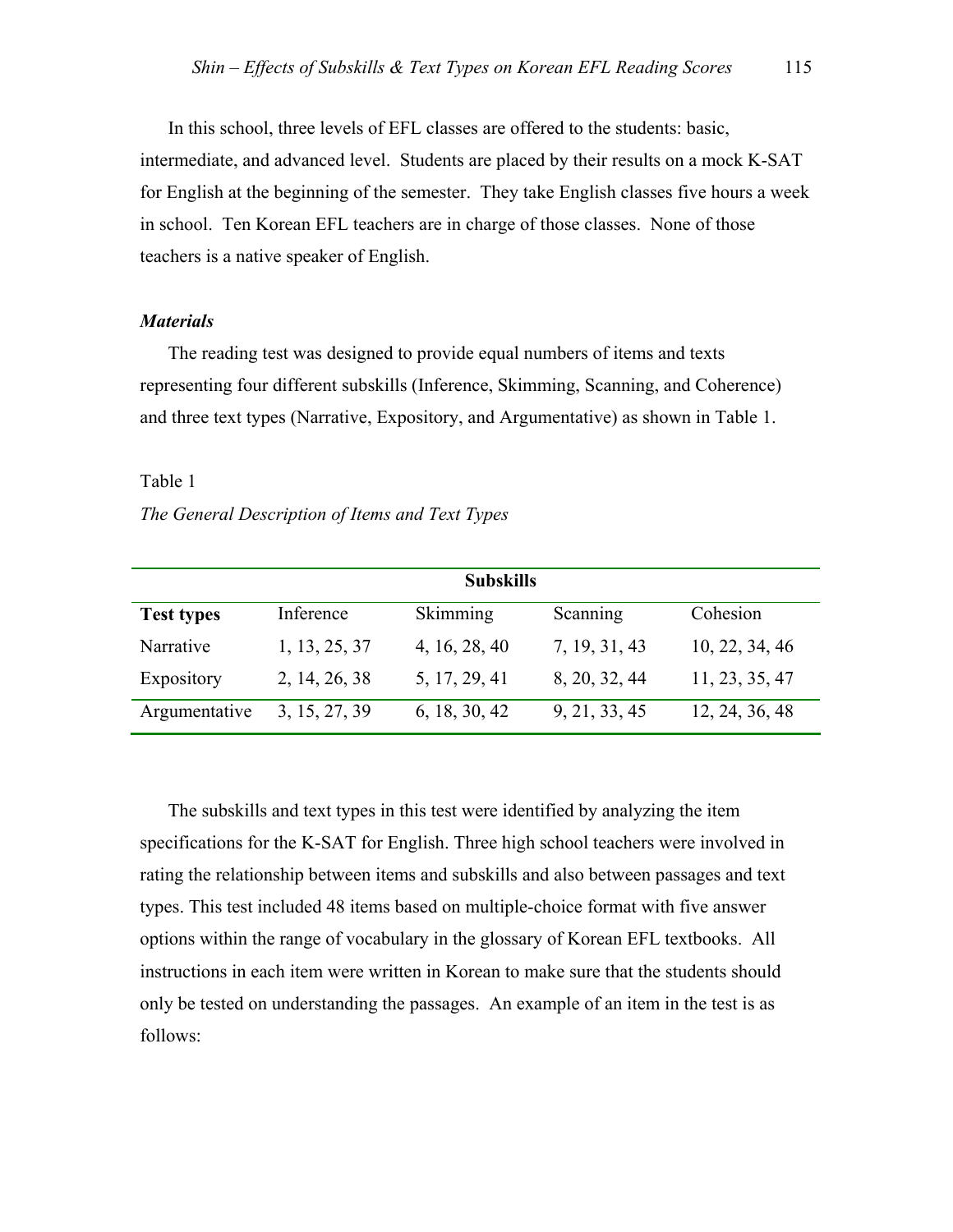29. What is the main idea of the following passage? (Originally written in Korean)

 Do you become unhappy when clouds appear? Are you more cheerful on a sunny day than on a rainy day? Does the weather really affect your moods? Most of us feel that stormy weather can bring on sadness. This feeling may be caused by having to stay indoors for too long during bad weather. In contrast, a sunny day can make people happy and optimistic. When the weather is pleasant, people are friendlier and more willing to help each other.

- $\Phi$  How the weather is changing
- 2 Forecasting of the weather
- 3 The weather is good for exercise
- 4 The weather and human health
- 5 The weather and your feelings

#### *Procedures*

The reading test was administered for 110 minutes under standard conditions in April 2001. The students were all proctored by teachers and were not allowed to have anything other than the testing materials on their desks during the test.

After the administration, answer sheets were returned to me for scoring. The raw scores were calculated on the basis of the total number of correctly answered questions. There was no penalty for guessing.

#### *Analyses*

The analyses in this study began with descriptive statistics, item analysis statistics, and traditional reliability estimates (K-R20) were provided to describe the general classical theory nature of the test. Interrater reliability among the three raters was also calculated to estimate the degree of agreement among the three raters on matching subskills and text types to individual test items and passages. The Spearman-Brown Prophecy formula used to adjust for three-rater reliability. To investigate the effects of two variables in the reading test, a G-study (*p* x *(i:s:t)* with *t* a fixed facet) was conducted. Finally, a D-study was conducted and G-coefficients (based on lower case delta for norm referenced error) were calculated for various numbers of items and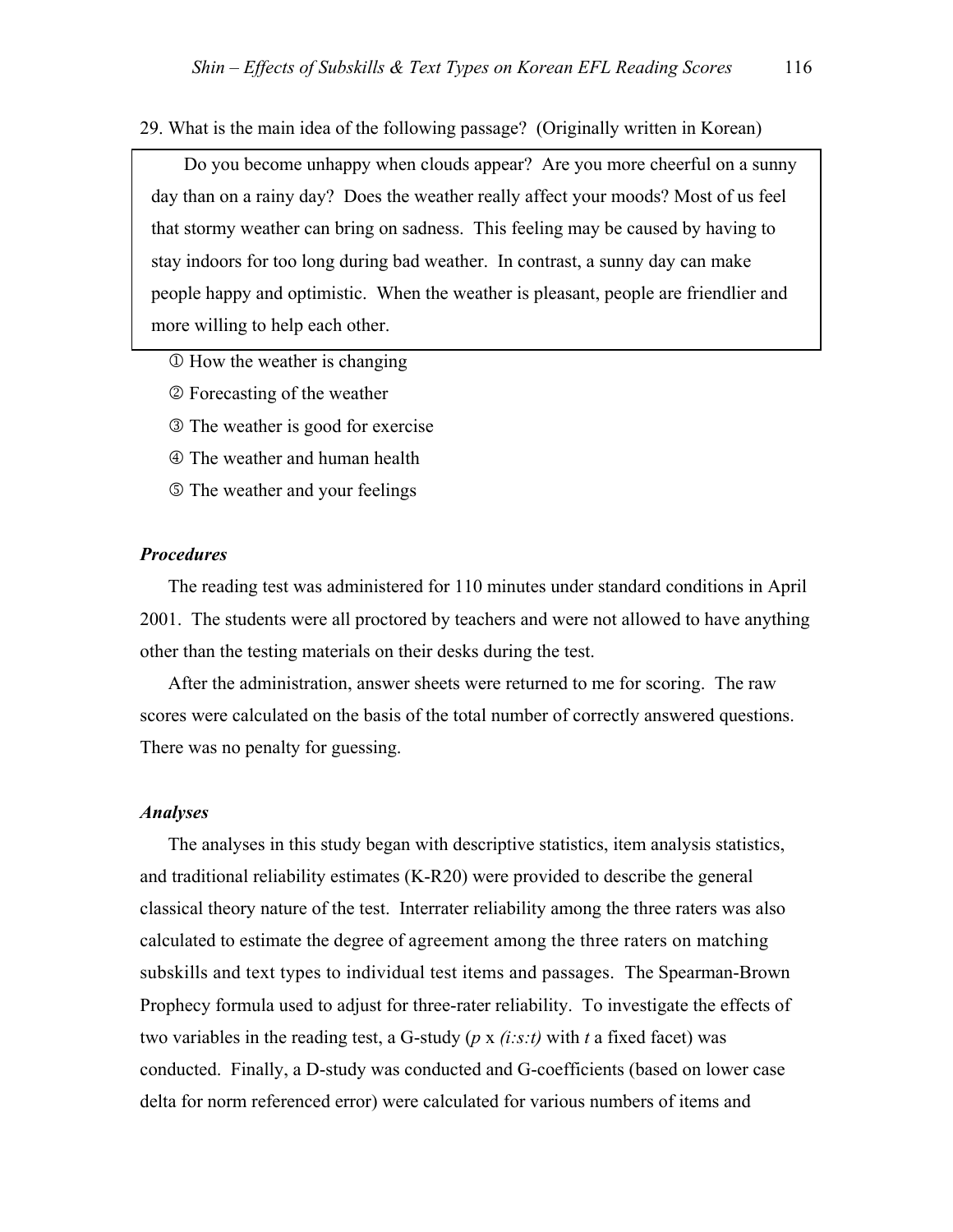subskills so that the reader can directly observe the effect on reliability of these two random facets in various combinations of numbers of items and subskills in the reading test.

## **RESULTS**

First, the descriptive statistics for the test are presented in Table 2. As shown in the table, the distribution of scores on the reading test was relatively normal: three indicators of central tendency, the mean (28.87), median (28), and mode (31), are very similar. In addition, skewedness is just a little positively skewed (.34) and kurtosis (-.71) also shows that the distribution is not too peaked. The test reliability was also quite acceptable (K- $R20 = .85$ ), considering the relatively small number of items and examinees. Apparently, the test itself was not too difficult for students as indicated by the mean of 28.87 out of 48.

Table 2

*Descriptive Statistics* (*N*=157, *k*=48)

| Mean  | SD   | Median | Mode | Max | Min | S.E | Range | <b>Skewedness</b> | Kurtosis | K-R20 |
|-------|------|--------|------|-----|-----|-----|-------|-------------------|----------|-------|
| 28.87 | 7.83 | 28     |      | 46  |     |     |       |                   | -        |       |

Item facility and item discrimination coefficients (shown in Table 3) were also calculated to determine how well the items were functioning for this group of students.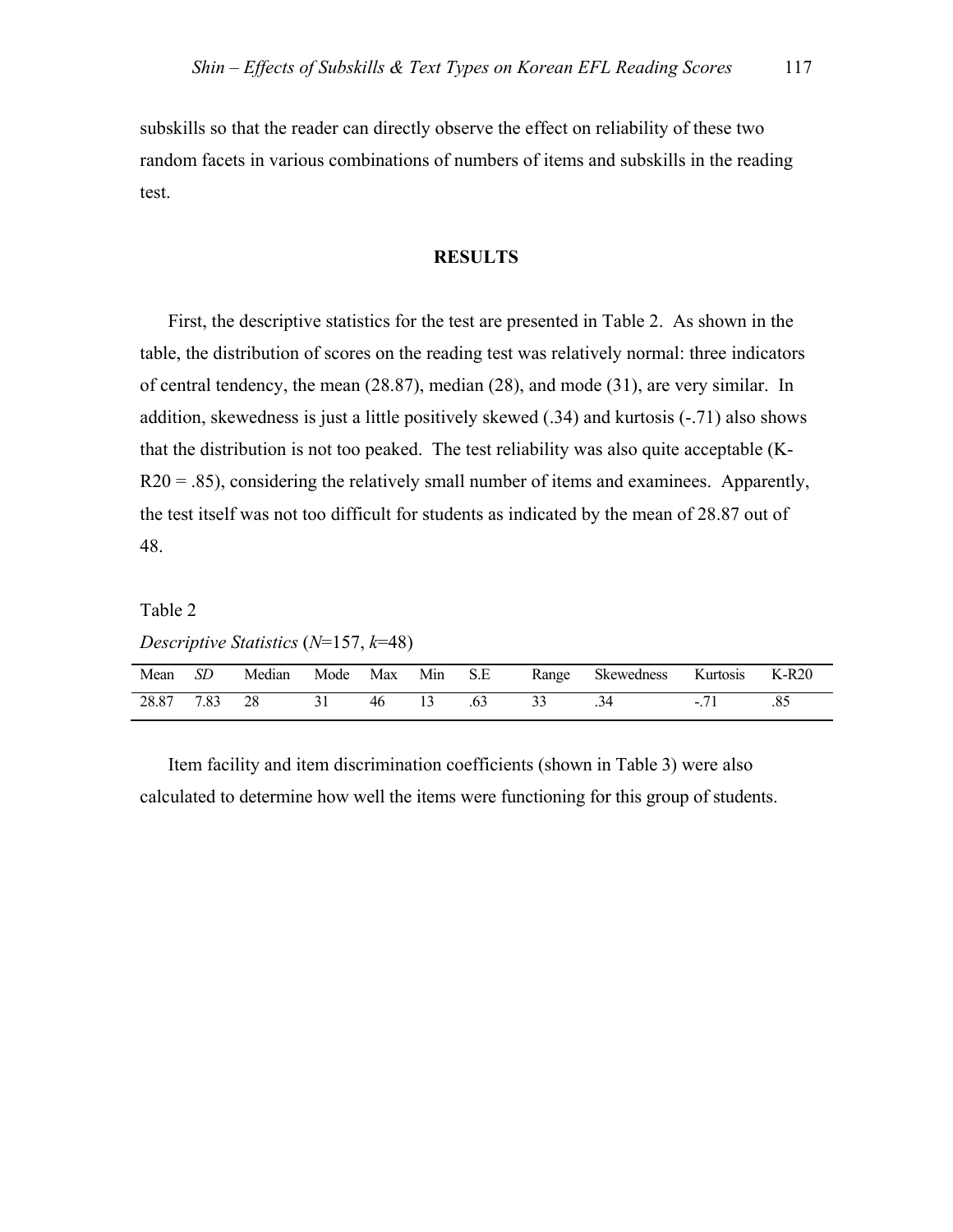|  | ×<br>۰. |
|--|---------|
|--|---------|

| aple |  |
|------|--|
|      |  |

*Item Analysis* 

| Item           | IF  | ID  | Item | IF  | ID  | Item | $\rm IF$ | ID  | Item | IF  | ID  |
|----------------|-----|-----|------|-----|-----|------|----------|-----|------|-----|-----|
| 1              | .89 | .14 | 13   | .60 | .37 | 25   | .36      | .27 | 37   | .62 | .57 |
| $\overline{2}$ | .44 | .48 | 14   | .46 | .20 | 26   | .66      | .32 | 38   | .69 | .50 |
| $\overline{3}$ | .89 | .25 | 15   | .61 | .33 | 27   | .81      | .42 | 39   | .58 | .21 |
| $\overline{4}$ | .46 | .47 | 16   | .52 | .38 | 28   | .82      | .29 | 40   | .69 | .33 |
| 5              | .44 | .11 | 17   | .60 | .23 | 29   | .42      | .39 | 41   | .90 | .35 |
| 6              | .44 | .25 | 18   | .54 | .52 | 30   | .60      | .52 | 42   | .82 | .31 |
| $\overline{7}$ | .79 | .33 | 19   | .55 | .33 | 31   | .59      | .48 | 43   | .54 | .28 |
| 8              | .55 | .55 | 20   | .31 | .32 | 32   | .60      | .28 | 44   | .36 | .34 |
| 9              | .82 | .37 | 21   | .68 | .31 | 33   | .46      | .29 | 45   | .59 | .40 |
| 10             | .70 | .30 | 22   | .73 | .31 | 34   | .71      | .41 | 46   | .52 | .35 |
| 11             | .28 | .38 | 23   | .89 | .29 | 35   | .35      | .24 | 47   | .61 | .47 |
| 12             | .61 | .36 | 24   | .69 | .45 | 36   | .59      | .36 | 48   | .57 | .39 |
|                |     |     |      |     |     |      |          |     | Mean | .60 | .35 |

As can be seen from the table, the mean IF for the test is higher than the ideal IF of .50 and the average ID, .35, is also high, indicating that the items are functioning fairly well. According to Ebel's (1974) guidelines for making decisions based on ID, as can be seen from Table 4, all but two of the items would be considered acceptable (item 1 and item 5).

Table 4

 ID Number of items .40 and up (very good) 13 .30 to .39 (reasonably good) 21 .20 to .29 (marginal) 12 Below .19 (poor) 2

*Item Discrimination (after Ebel, 1974)*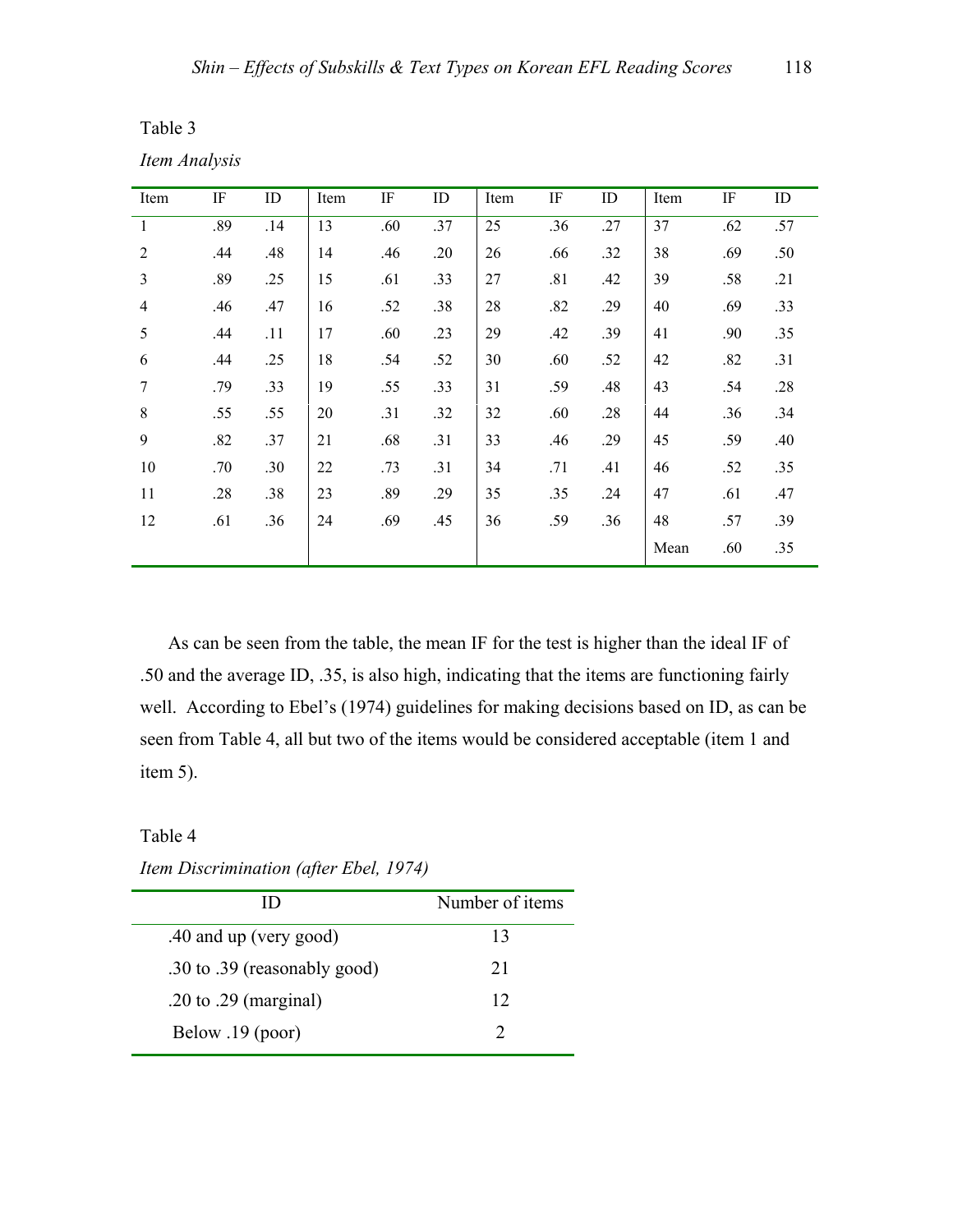In order to validate the content of the test, I asked three raters to match each item and passage to specific subskills and text types. The interrater reliability among these three raters was calculated and adjusted using the Spearman-Brown Prophecy formula, and it suggested strong agreement among the three raters on matching subskills and text types to individual test items and passages as shown in Table 5.

Table 5 *Interrater Reliability* (*n* = 3)

|                  | Interrater Reliability |
|------------------|------------------------|
| <b>Subskills</b> | -97                    |
| Text             | -90                    |

In order to examine the persons, items, subskills, and text types variance components for the test results being examined in this study, a G-study was conducted. An analysis of variance (ANOVA) procedure was run using GENOVA for a persons by items nested within subskills nested again within texts (with texts as a fixed facet), or *p x (i:s:t)*. In other words, this G-study investigated the effects on the total reading test score variance of items, subskills, and texts (with the text facet viewed as a fixed effect based on the following three fixed text types: Narrative, Expository, and Argumentative). Based on the mean squares obtained in the ANOVA procedures, variance components were estimated as shown in Table 6.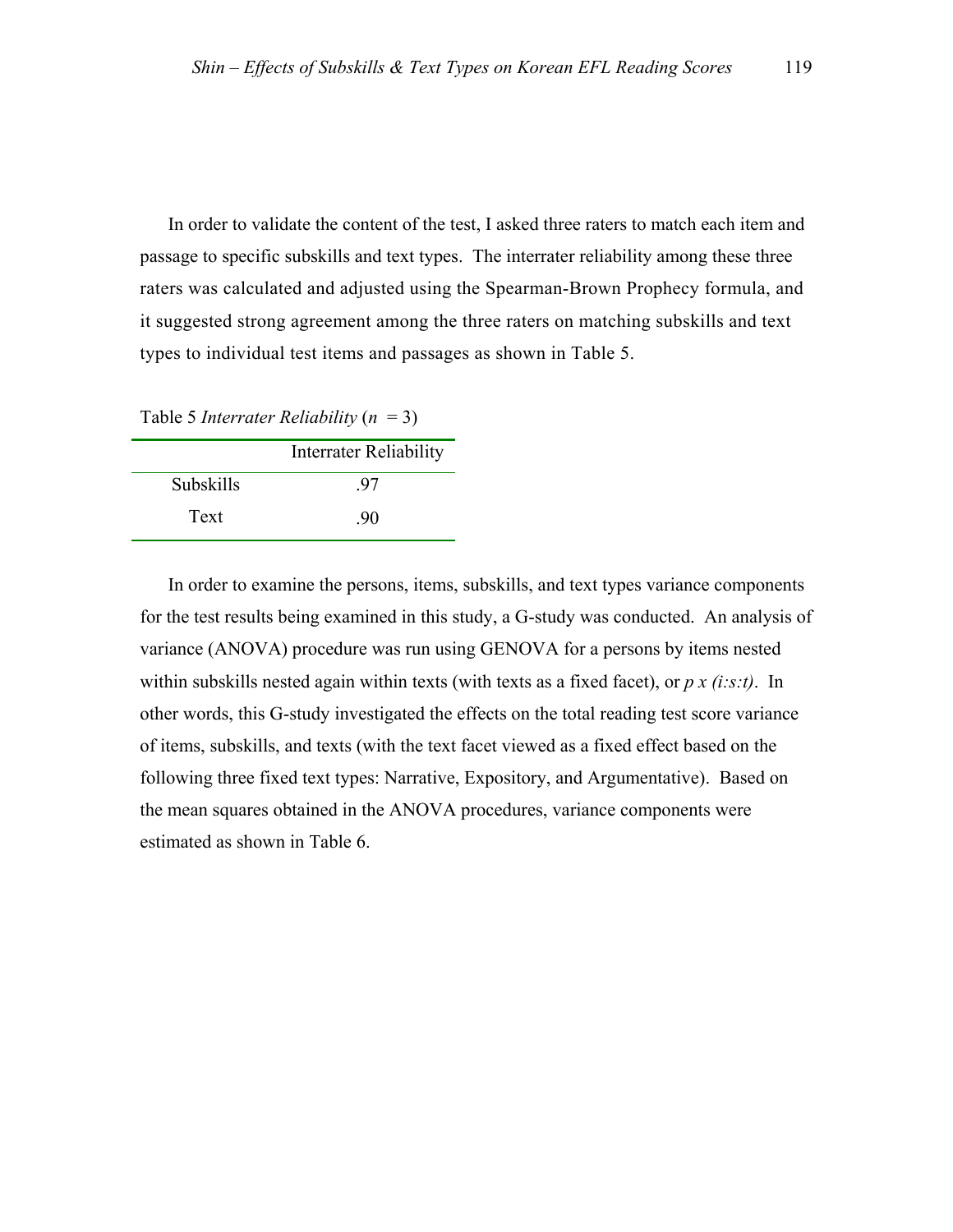#### Table 6

*Variance Components for G-study*

| Sources     | df                          | <b>SS</b>  | Mean    |           | Variance Percent of |  |
|-------------|-----------------------------|------------|---------|-----------|---------------------|--|
|             |                             |            | Squares | Component | Variance            |  |
| Persons (p) | 156                         | 2928.87500 | 1.27312 | .02249    | 9.26                |  |
| Texts $(t)$ | $\mathcal{D}_{\mathcal{L}}$ | 2731.08678 | .40963  | $*00000$  | $*00$               |  |
| s:t         | 9                           | 2767.14013 | 4.00593 | $*00000$  | $*00$               |  |
| i:s:t       | 36                          | 2919.31210 | 4.22700 | .02569    | 10.57               |  |
| pt          | 312                         | 2996.12500 | .21292  | .00121    | .50                 |  |
| ps:t        | 1404                        | 3296.50000 | .18826  | $*00000$  | $*00$               |  |
| pi:s:t      | 5616                        | 4536.00000 | .19361  | .19361    | 79.68               |  |

\* This value was a negative variance component, which was rounded to zero (after Brennan, 1983, pp. 47-48)

The results of the G-study indicate that subskills and text types alone do not affect the test scores (i.e., the variance components for subskills and text facets are zero). The persons variance component (the object of measurement) only accounts for 9.26 % of the variance, whereas the interaction of persons with items nested within subskills nested within text facets accounts for almost 80 % of the variance and the items (nested within subskills nested within text) facet accounts for 10.57 %.

Using the variance components from the G-study, I also conducted a D-study to investigate the relative effects of varying the numbers of the fixed facet, text types, and two random facets, subskills, and items. Summaries of the statistics found in the D-study are presented in Tables 7, 8, and 9.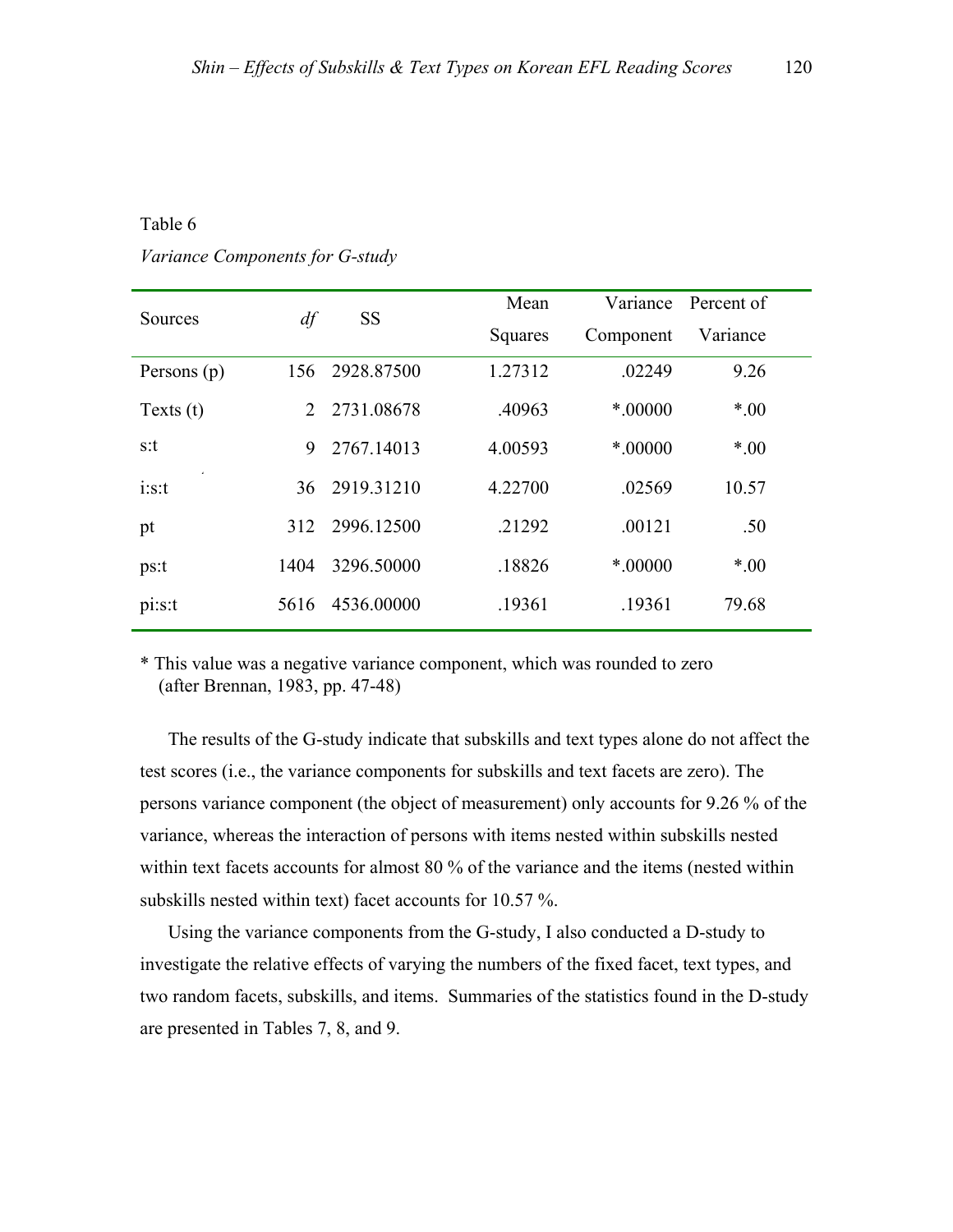|                |              |                |     | Subskills      |     |     |        |
|----------------|--------------|----------------|-----|----------------|-----|-----|--------|
| Items          | $\mathbf{1}$ | $\overline{2}$ | 3   | $\overline{4}$ | 5   | 6   | $\tau$ |
| $\mathbf{1}$   | .26          | .41            | .51 | .58            | .64 | .68 | .71    |
| $\overline{2}$ | .41          | .58            | .68 | .74            | .78 | .81 | .83    |
| $\overline{3}$ | .51          | .68            | .76 | .81            | .84 | .86 | .88    |
| $\overline{4}$ | .58          | .74            | .81 | .85            | .88 | .89 | .91    |
| 5              | .64          | .78            | .84 | .88            | .90 | .91 | .92    |
| 6              | .68          | .81            | .86 | .89            | .91 | .93 | .94    |
| $\overline{7}$ | .71          | .85            | .88 | .91            | .93 | .94 | .95    |
| 8              | .74          | .86            | .89 | .92            | .94 | .94 | .95    |
| 9              | .76          | $.88\,$        | .90 | .93            | .94 | .95 | .96    |
| 10             | .78          | .91            | .91 | .93            | .95 | .95 | .96    |
| 15             | .84          | .93            | .93 | .95            | .96 | .97 | .97    |
| 20             | .87          | .95            | .95 | .97            | .97 | .98 | .98    |
| 30             | .91          | .95            | .96 | .98            | .98 | .98 | .99    |
| 40             | .93          | .97            | .98 | .98            | .99 | .99 | .99    |
| 48             | .94          | .97            | .98 | .99            | .99 | .99 | .99    |

Table 7 *G-Coefficients for D-Study with Three Text Types* 

Generally, the results show that there is considerable reliability gained from having the various text types and subskills rather than having one long, homogeneous test. In other words, there is an increase in reliability due to increases in the numbers of text types and subskills involved while holding the number of items constant. For instance, a test configured with the same 10 items and four subskills but in one text type is estimated to be dependable at .79; with two text types, it is predicted to be .88; and, with three text types, it would be .93.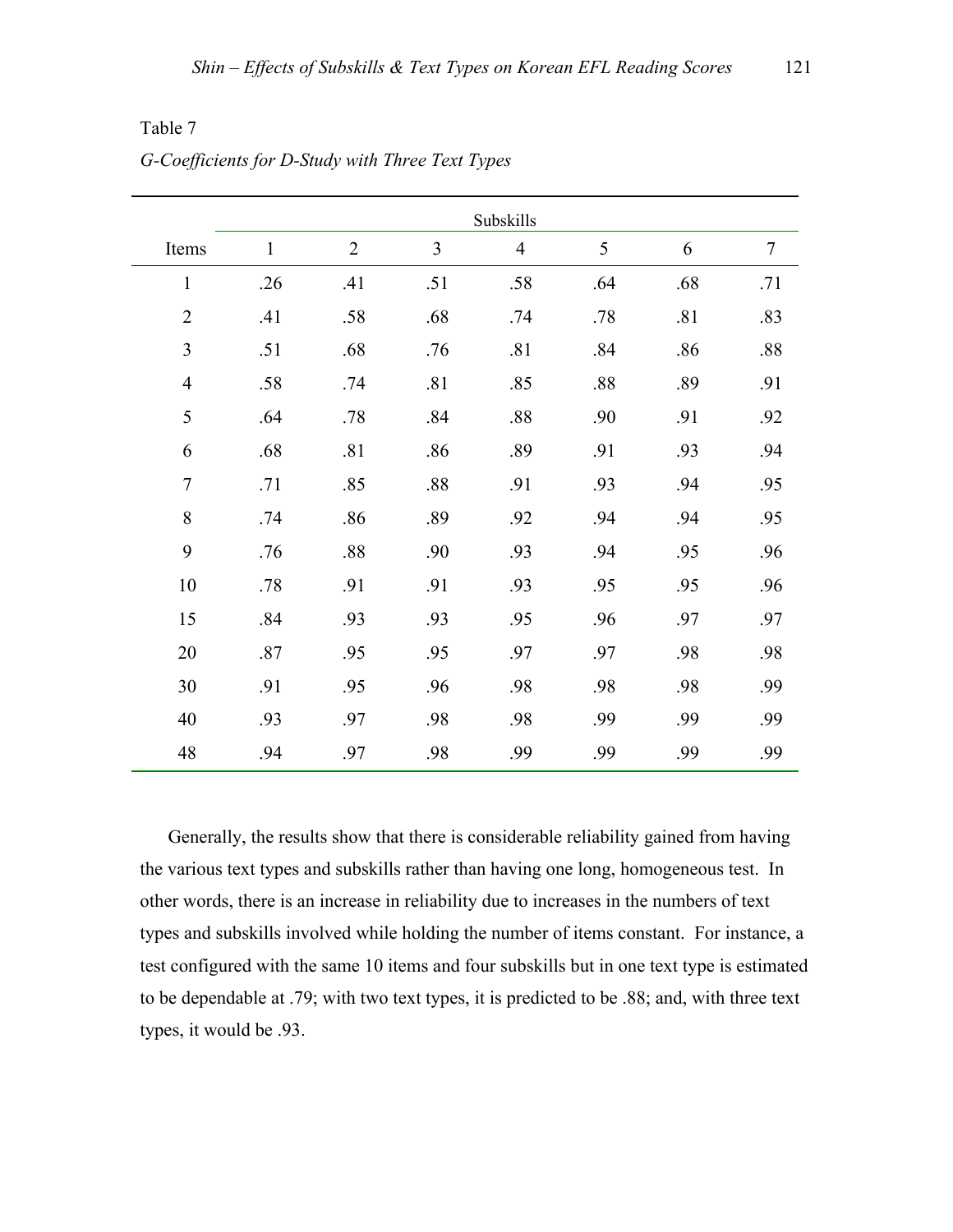|                | Subskills    |                |                |                |     |     |                |  |  |
|----------------|--------------|----------------|----------------|----------------|-----|-----|----------------|--|--|
| Items          | $\mathbf{1}$ | $\overline{2}$ | $\overline{3}$ | $\overline{4}$ | 5   | 6   | $\overline{7}$ |  |  |
| $\mathbf{1}$   | .19          | .31            | .41            | .48            | .53 | .57 | .61            |  |  |
| $\overline{2}$ | .31          | .48            | .57            | .64            | .69 | .72 | .75            |  |  |
| $\mathfrak{Z}$ | .41          | .57            | .66            | .72            | .76 | .79 | .81            |  |  |
| $\overline{4}$ | .48          | .64            | .72            | .77            | .81 | .83 | .85            |  |  |
| 5              | .53          | .69            | .76            | .81            | .83 | .85 | .87            |  |  |
| 6              | .57          | .72            | .79            | .83            | .85 | .87 | .89            |  |  |
| $\overline{7}$ | .61          | .75            | .81            | .85            | .87 | .89 | .90            |  |  |
| $\,8\,$        | .64          | .77            | .83            | .86            | .88 | .90 | .91            |  |  |
| 9              | .66          | .79            | .84            | .87            | .89 | .90 | .91            |  |  |
| 10             | .69          | .81            | .85            | .88            | .90 | .91 | .92            |  |  |
| 15             | .76          | .85            | 89             | .91            | .92 | .93 | .94            |  |  |
| 20             | .81          | .88            | .91            | .93            | .93 | .94 | .95            |  |  |
| 30             | .85          | .91            | .93            | .94            | .95 | .95 | .95            |  |  |
| 40             | .88          | .93            | .94            | .95            | .95 | .96 | .96            |  |  |
| 48             | .90          | .93            | .95            | .95            | .96 | .96 | .96            |  |  |

Table 8 *G-Coefficients for D-Study with Two Text Types* 

Tables 7, 8, and 9 also allow considering other potential combinations of numbers of items, text types, and subskills as part of the D-study to help in deciding what is the optimal number of items, text types, and subskills to include in future versions of this and other tests. For example, by looking in Table 7 at the point where four subskills with three text types intersect with seven items (for a total of 28 items), the table reveals that a G-coefficient of .91 is predicted. In my study, I actually used a combination of four subskills and four items (for a total of 16 items) with three text types and G-coefficient turned out to be .85, which is exactly equivalent to the K-R20 reliability estimate of .85 as would be expected.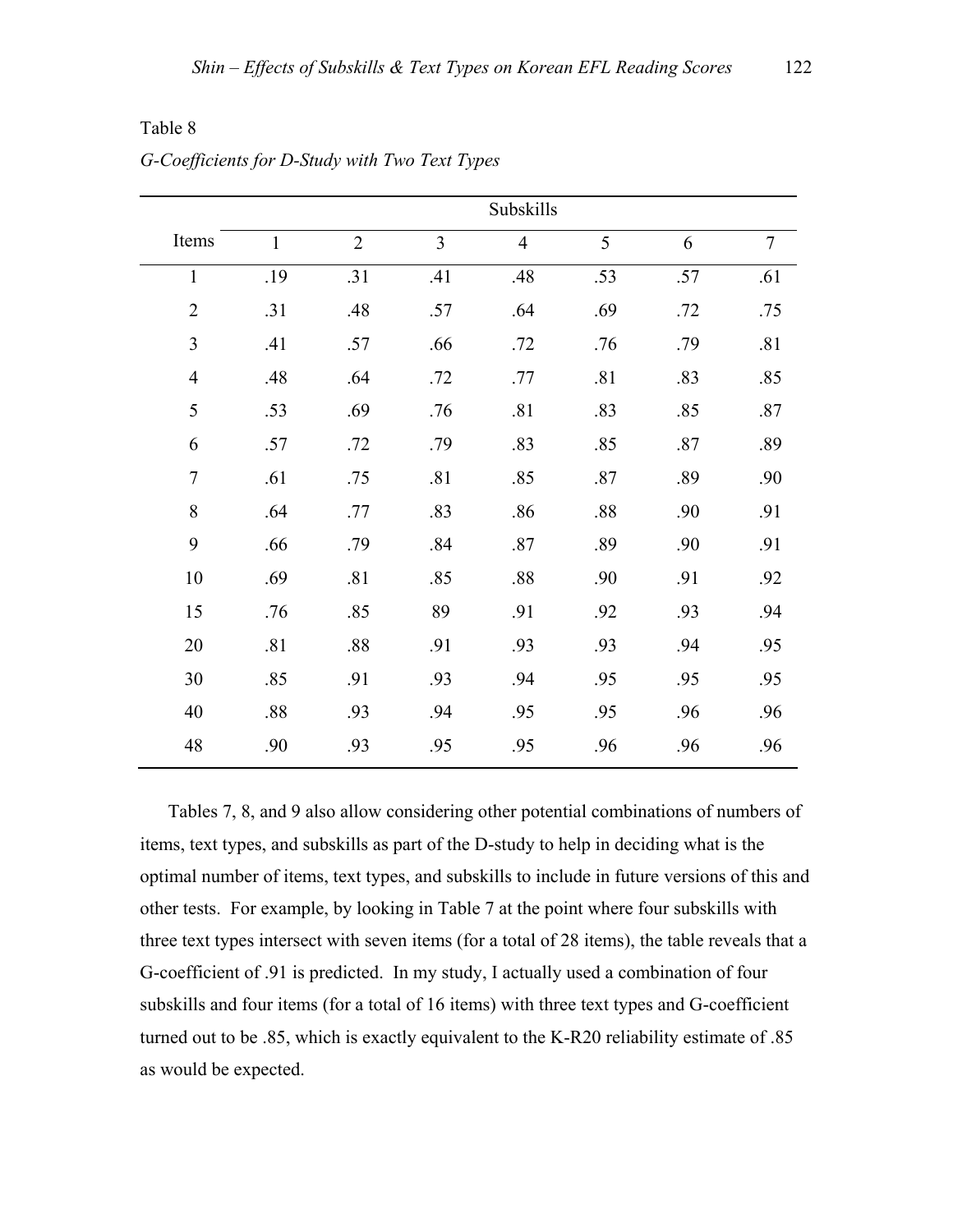|                | Subskills    |                |                |                |     |     |                |  |  |
|----------------|--------------|----------------|----------------|----------------|-----|-----|----------------|--|--|
| Items          | $\mathbf{1}$ | $\overline{2}$ | $\overline{3}$ | $\overline{4}$ | 5   | 6   | $\overline{7}$ |  |  |
| $\mathbf{1}$   | $.10\,$      | .19            | .25            | .31            | .36 | .40 | .44            |  |  |
| $\overline{2}$ | .19          | .31            | .40            | .47            | .52 | .56 | .60            |  |  |
| $\overline{3}$ | .25          | .40            | .50            | .56            | .61 | .65 | .68            |  |  |
| $\overline{4}$ | .31          | .47            | .56            | .63            | .67 | .71 | .73            |  |  |
| 5              | .36          | .52            | .61            | .67            | .72 | .75 | .77            |  |  |
| 6              | .40          | .56            | .65            | .71            | .75 | .77 | .79            |  |  |
| $\overline{7}$ | .44          | .60            | .68            | .73            | .77 | .79 | .81            |  |  |
| $8\,$          | .47          | .63            | .71            | .76            | .79 | .81 | .83            |  |  |
| 9              | .50          | .65            | .73            | .77            | .80 | .82 | .84            |  |  |
| 10             | .52          | .67            | .75            | .79            | .82 | .84 | .85            |  |  |
| 15             | .61          | .75            | .80            | .84            | .86 | .87 | $.88\,$        |  |  |
| 20             | .67          | .79            | .84            | .86            | .88 | .89 | .90            |  |  |
| 30             | .75          | .84            | .87            | .89            | .90 | .91 | .91            |  |  |
| 40             | .79          | .86            | .89            | .90            | .91 | .92 | .92            |  |  |
| 48             | .81          | $.87\,$        | .90            | .91            | .92 | .92 | .93            |  |  |

Table 9

## *G-Coefficients for D-Study With One Text Type*

#### **DISCUSSION**

All in all, the results of my study consistently provide direct answers to the research questions about the relative effects of numbers of items, subskills, and text types on Korean EFL reading test scores. Examining the G-study variance components shown in Table 6 in terms of their relative magnitude reveals the relative contributions of persons, items, subskills, and texts as a fixed facet, as well as their interactions. The variance of the test scores is mostly accounted for by persons and items (nested within subskills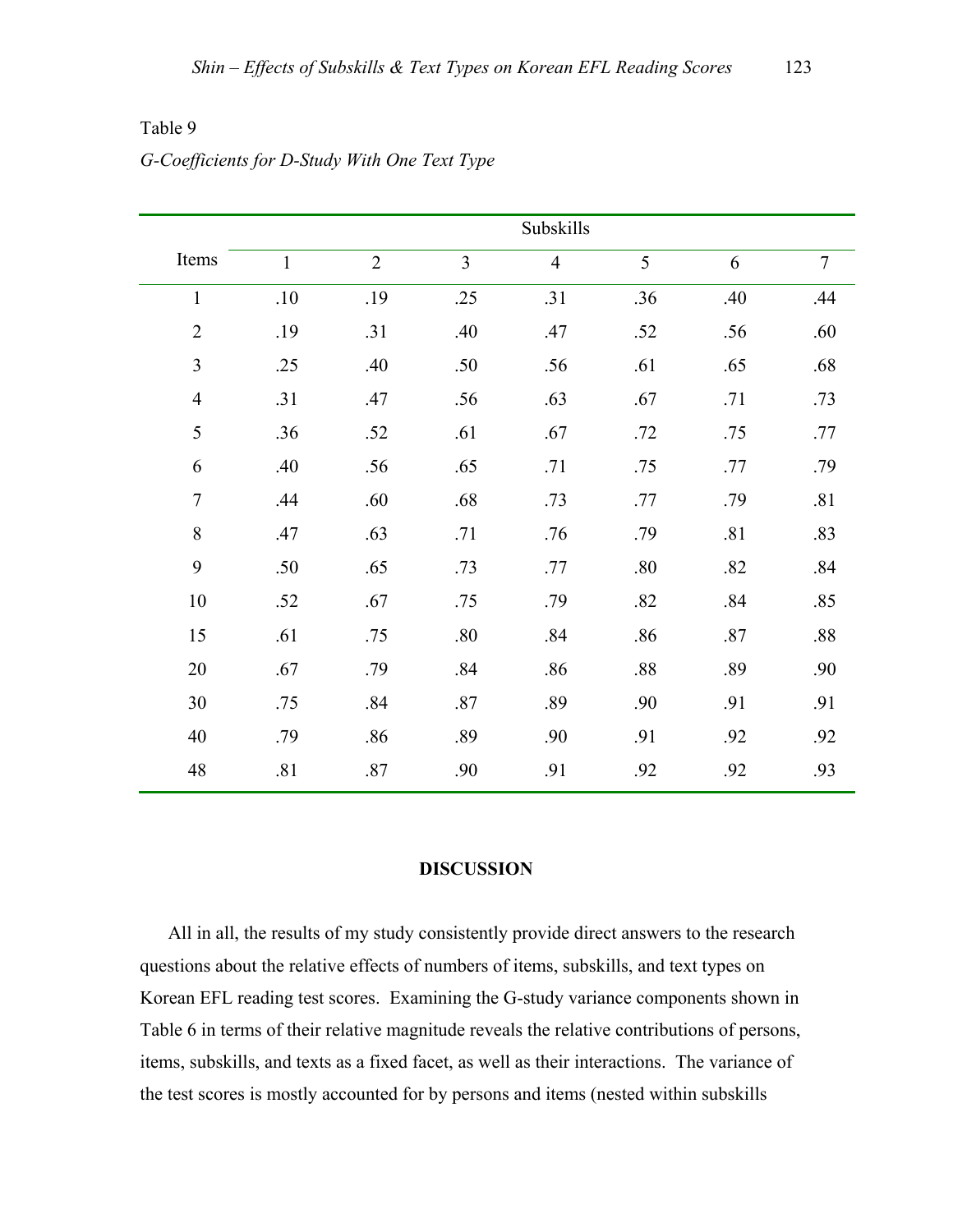nested within texts) and the interaction of persons with items (nested within subskills nested within texts). The relative contributions to variance of the subskills and text types facets are so minimal that these two facets alone do not seem to affect the variance of reading test scores. This result appears to support Alderson's (1990) view of reading skills as rather interrelated skills, not separable ones.

However, it should be noted that the variance component for the persons by text interaction also accounts for a small amount of the total variance  $(0.5\%)$ , whereas the variance component for the persons by subskills nested within texts interaction is zero. These findings go with the findings of previous studies about the effects of subskills and text types on reading performance. Particularly, with regard to the effects of subskills on the test results, although I chose the most common four reading subskills usually measured in the K-SAT for English exam, students' reading performances do not appear to vary over the subskills measured in this reading test (see Table 6). Similarly, Rost (1993) found only one broad factor, general reading competence, for German first language readers. He concludes that, as found in studies using other reading tests, the test he used "cannot measure several clearly distinguishable components of reading comprehension" (p. 80).

Compared to subskills, the text types are known to have an influence on readers' performance as shown in several studies (Brown, 1984; Carrell, 1984). Especially, readers seem to perform differently depending on whether they work on narrative or expository texts. Denis (1982) argued that readers could recall narrative texts more easily and accurately than expository texts because of 'visualization' in the reader as part of the reading process. In addition, as Carrell (1984) suggested, this difference might be due to the fact that those two different texts types consist of different rhetorical organization patterns.

However, as represented by the test types on the test, argumentative texts share plenty of common features with expository texts other than the purpose of the texts. Therefore, this commonality between expository and argumentative texts may have lead to the text types facet not taking up much of the test score variance in my study (see Table 6).

With regard to the results of the D-study, although the two factors, subskills and texts types, alone hardly affected the variance of entire test scores according to G-study,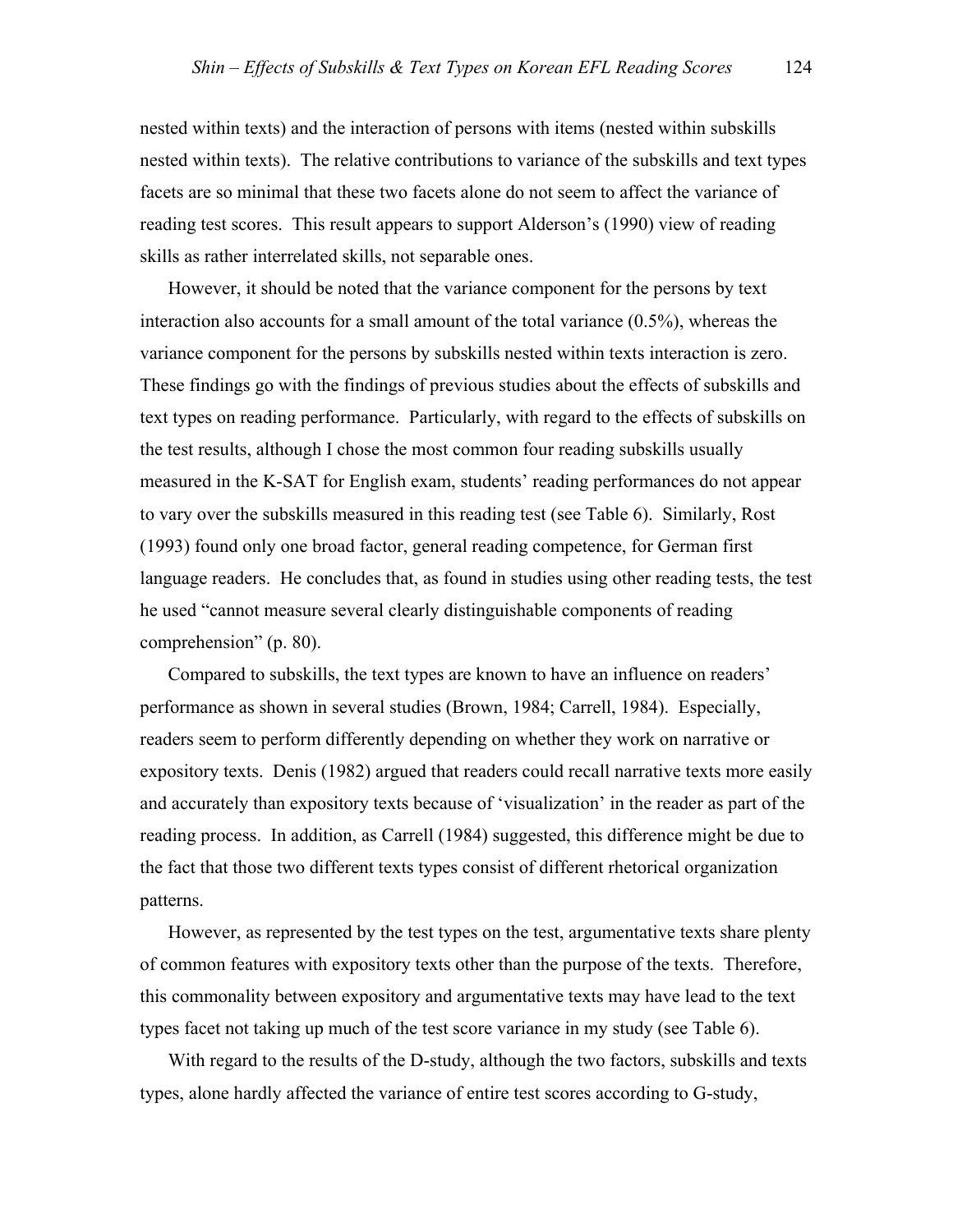because they were involved in substantial interaction effects, the text types and subskills facets influenced the predicted reliability indices. For example, the reliability was not the same for one subskill and text type and more than one subskill and text types with the number of items held constant (see Tables 7, 8, and 9). In other words, the reliability was enhanced by having an increased number of text types and subskills even if the number of items were to be kept the same. Thus, the expansion of the number of text types and subskills may have a substantial effect on the reliability of the scores on the reading test and this study has demonstrated how that would work.

#### **CONCLUSION**

In general, this study indicates the following about the effects of numbers of items, subskills, and texts types on reading ability: First, in a real test situation in which all diverse subskills and text types exist at the same time, their relative contributions to the total variance of reading test scores can be estimated. Second, to some degree, having various text types and subskills in a reading test appears to have a strong beneficial effect on the reliability of scores for the test. In other words, including a variety of reading factors like subskills and text types might be a sound policy decision from the reliability point of view. In addition, based on Tables 7, 8, and 9, further policy decisions can be made about the relative merits of various numbers of items, text types, and subskills.

However, this study also has the following limitations: First, the text types on this test were not representative of all possible text types. They are tentative text type categories designed for this particular test; secondly, the results cannot be generalized beyond the particular group of Korean EFL  $12<sup>th</sup>$  graders in Korea tested here, especially given the relatively small number  $(n = 157)$  and homogeneity on the test (all Korean male 12th graders) of the participants in this study.

In the course of conducting this study, a number of questions occurred to me that I was unable to address. They are presented here in the hope that they will be investigated in the future:

1. Would similar results be obtained if this study were replicated using other students in different ESL or EFL contexts?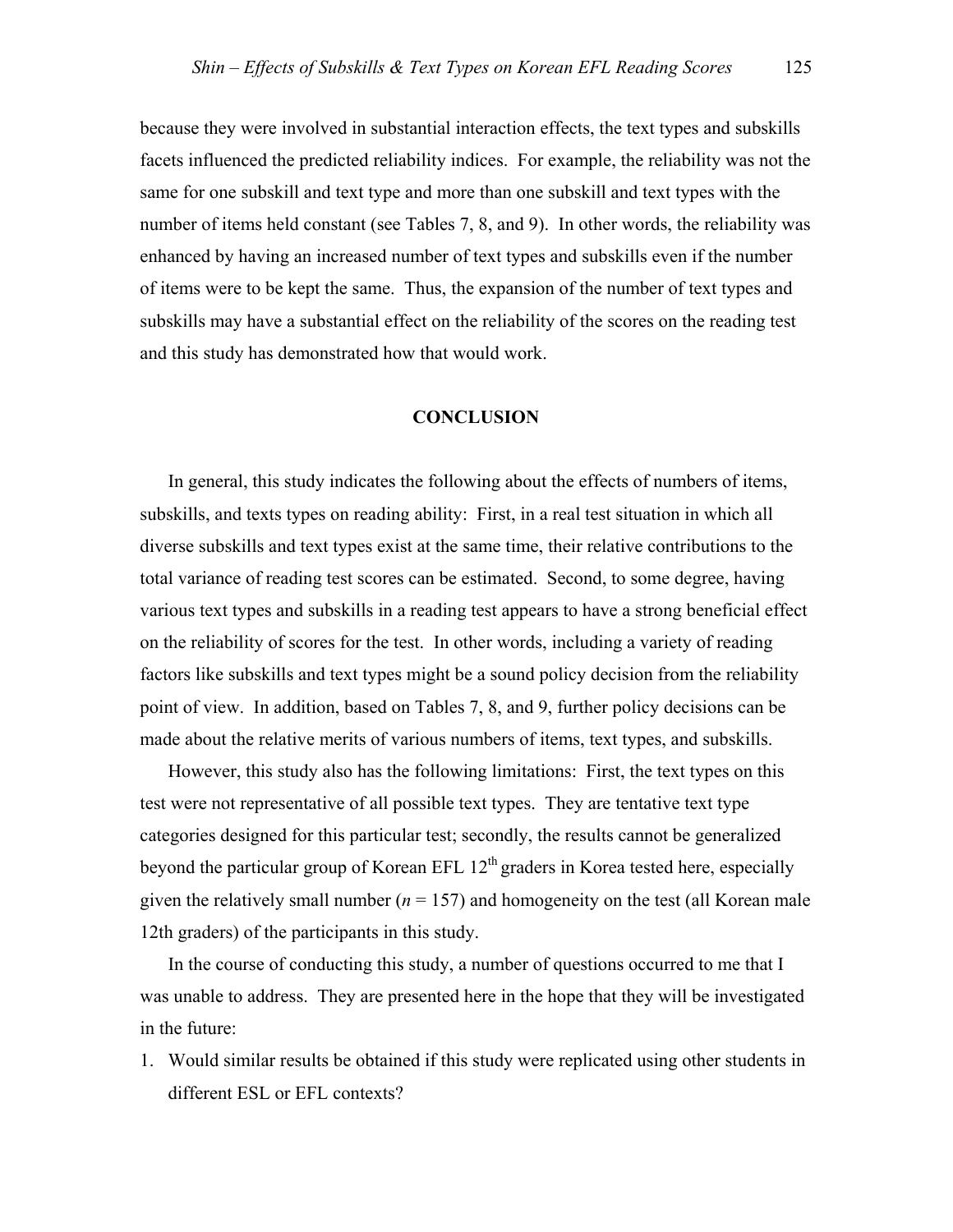- 2. What can G-theory tell us about the separate effects of text types and subskills on the reading test separately when the other variable is controlled?
- 3. How would the predicted and actual reliability results match if the test were actually redesigned and administered again?
- 4. What new information would be garnered from using a multifaceted Rasch analysis of the same facets for these data?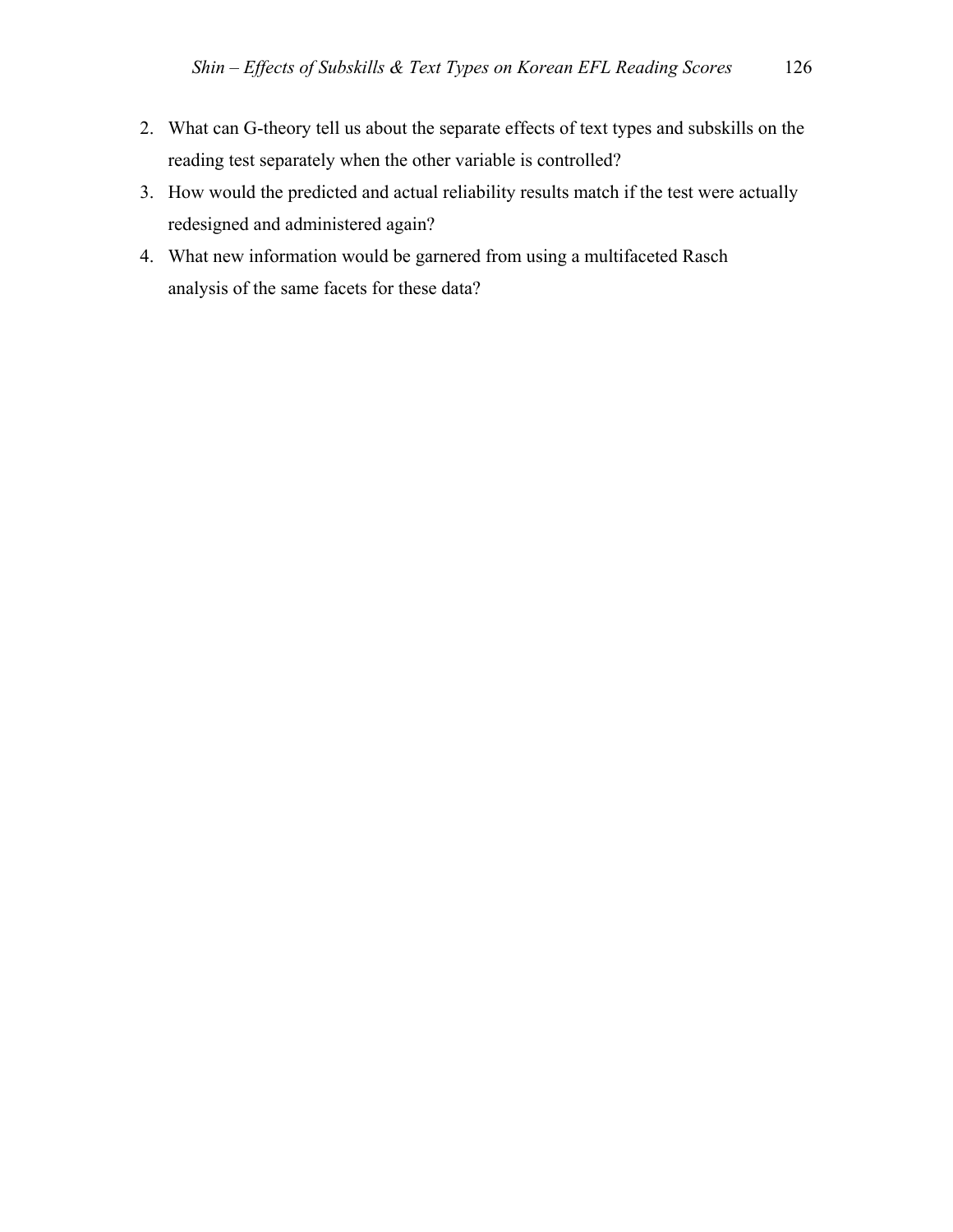#### **REFERENCES**

- Alderson, J. C., & Lukmani, Y. (1989). Cognition and reading: Cognitive levels as embodied in test questions. *Reading in a Foreign Language, 5*, 253-270.
- Alderson, J. C. (1990). Testing reading comprehension skills. *Reading in a Foreign Language, 6*(2), 425-438.
- Alderson, J. C. (2000). *Assessing reading.* Cambridge: Cambridge University Press.
- Bachman, L. F., Lynch, B. K, & Mason, M. (1995). Investigating variability in tasks and rater judgments in a performance test of foreign language speaking. *Language Testing, 12*, 238-257.
- Bernhardt, E. B., & Kamil, M. L. (1995). Interpreting relationships between L1 and L2 reading: Consolidating the linguistic threshold and the linguistic interdependence hypothesis. *Applied Linguistics, 16*(1), 15 –34.
- Bolus, R. E., Hinofotis, F. B., & Bailey, K. M. (1982). An introduction to generalizability theory in second language research. *Language Learning,* 32, 245-258.
- Brennan, R. L. (1983). *Elements of generalizability theory.* Iowa city, IA: American College Testing Program.
- Brown, J. D. (1984). A norm-referenced engineering reading test. In A. K. Pugh & J. M. Ulijn (Eds.), *Reading for professional purposes: Studies and practices in native and foreign languages London*: Heinemann Educational Books.
- Brown, J. D. (1990). Short-cut estimators of criterion-referenced test consistency. *Language Testing, 7*, 77-97.
- Brown, J. D. (1993). A comprehensive criterion-referenced testing project. In. D. Douglas & C. Chapelle (Eds.), *A new decade of language testing research.* Alexandra, VA: TESOL
- Brown, J. D. (1999). The relative importance of persons, items, subtests and languages to TOEFL test variance. *Language Testing, 16*, 217-238
- Brown, J. D., & Bailey, K. M. (1984). A categorical instrument for scoring second language writing skills*. Language Learning, 34*(4), 21-42.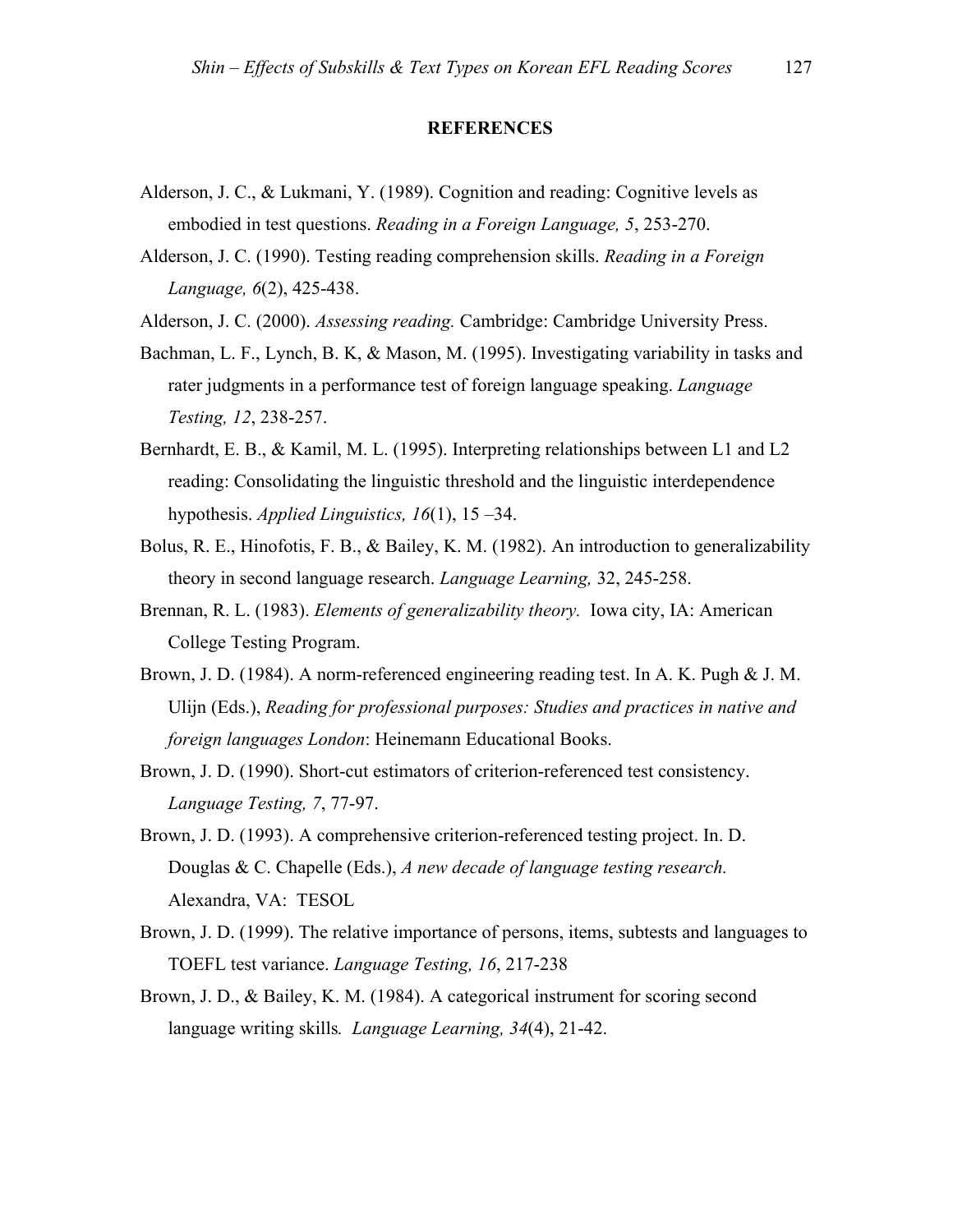- Brown, J. D., & Ross, J. A. (1996). Decision dependability of item types, sections, tests, and the overall TOEFL test battery. In Milanovic, M. & Seville, N. (Eds.), *Performance testing, cognition and assessment.* Cambridge: Cambridge University Press
- Brutten, S. R., Perkins, K., & Upshur, J. A. (1991). *Measuring growth in ESL reading*. Paper presented at the Thirteenth Annual Language Testing Research Colloquium, Princeton, NJ.
- Carrell, P. (1984). The effects of rhetorical organization on ESL readers. *TESOL Quarterly, 18*(3), 441- 469.
- Carrell, P. (1985). Facilitating ESL reading by teaching text structure. *TESOL Quarterly, 19*(4), 727-753.
- Cooper, M. (1984). Linguistic competence of practiced and unpracticed nonnative readers of English*. Reading in a foreign language.* London: Longman.
- Dennis, M. (1982). Imaging while reading text: A study of individual differences. *Memory and Cognition, 10*(6), 540-545.
- Glenn, C. (1978). The role of episodic structure and of story length in children's recall of simple stories. *Journal of Verbal Learning and Verbal Behavior, 17*(2), 229-247.
- Hieronymous, A. N., Hoover, H. D., & Lindquist, E. F. (1986). *Preliminary teacher's guide. Multilevel battery levels 9-14.* Chicago, IL: Riverside Publishing.
- Jordan, R. R. (1997). *English for academic purposes.* Cambridge: Cambridge University Press.
- Kunnan, A. J. (1992). An investigation of a criterion-referenced test using G-theory, and factor analysis. *Language Testing, 9*(1), 30-49.
- Lumley, T. (1993). The notion of subskills in reading comprehension tests: An EAP example. *Language Testing, 3*, 211-234
- Lunzer, E., Waite, M., & Dolan, T. (1979). Comprehension and comprehension tests. In E. Lunzer & K. Garner (Eds.), *The effective use of reading.* London: Heinemann Educational Books.
- Mandler, J. (1978). A code in the node: The use of story schemata in retrieval*. Discourse Processes, 1*(1), 14-35.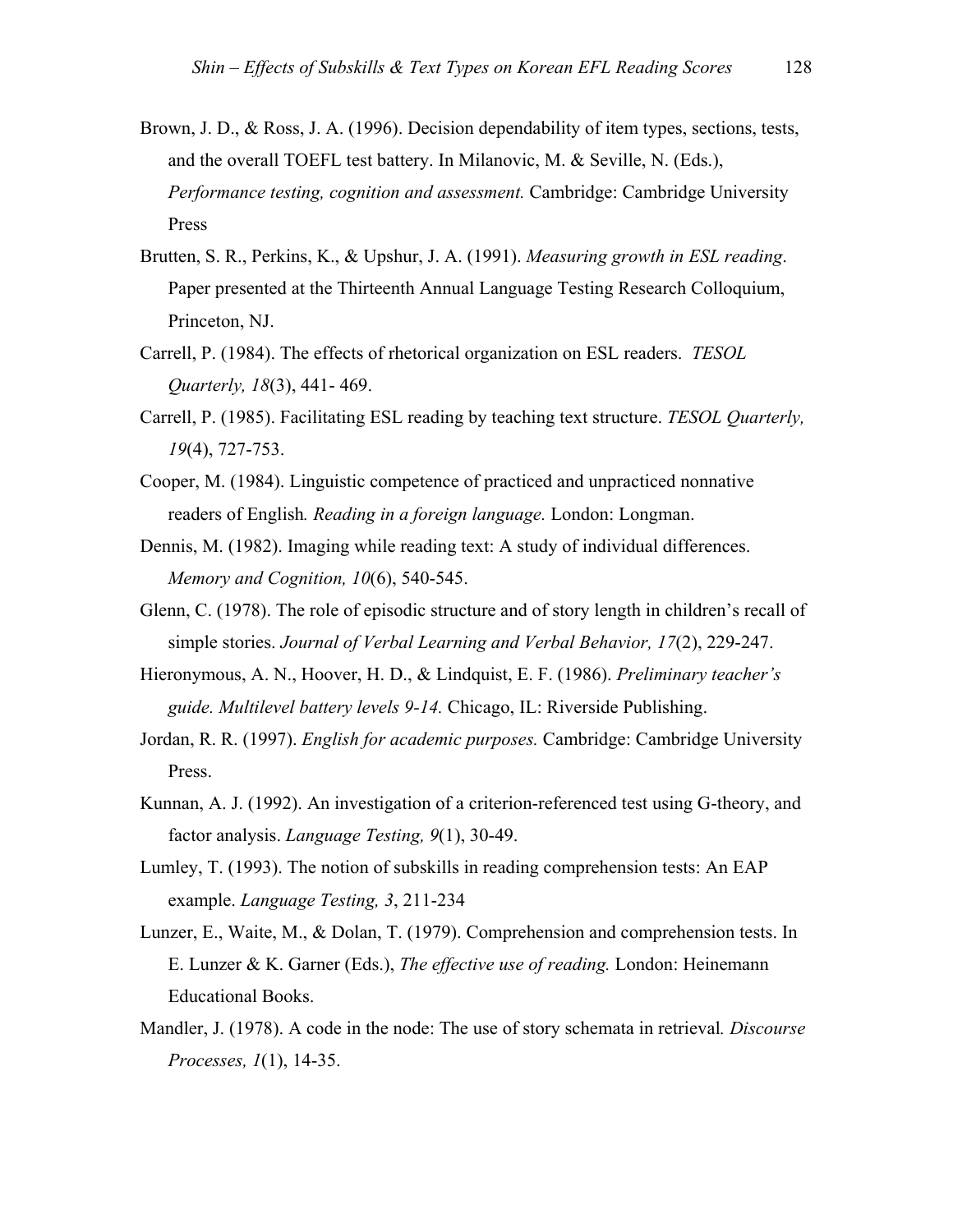- Munby, J. (1978). *Communicative syllabus design.* Cambridge: Cambridge University Press.
- Read, J. (2000). *Assessing vocabulary.* Cambridge: Cambridge University Press
- Rost, D. (1993). Assessing the different components of reading comprehension: Fact or fiction? *Language Testing, 10*(1), 79-92.
- Rumelhart, D. E. (1985). Towards an interactive model of reading. In H. Singer & R. B. Ruddell (Eds.), *Theoretical models and process of reading.* Newark, DE: International Reading Association.
- Shavelson, R. J., & Webb, N. M. (1991). *Generalizability theory: A primer.* Newbury Park, CA: Sage
- Spearitt, D. (1972). Identification of subskills of reading comprehension by maximum likelihood factor analysis. *Reading Research Quarterly, 8*, 92-111.
- Stansfield, C. W., & Kenyon, D. M. (1992). Research of the compatibility of the oral proficiency interview and the simulated oral proficiency interview, *System, 20*, 347- 364.

Thorndike, R. L. (1974). Reading as reasoning. *Reading Research Quarterly, 9*, 135-147.